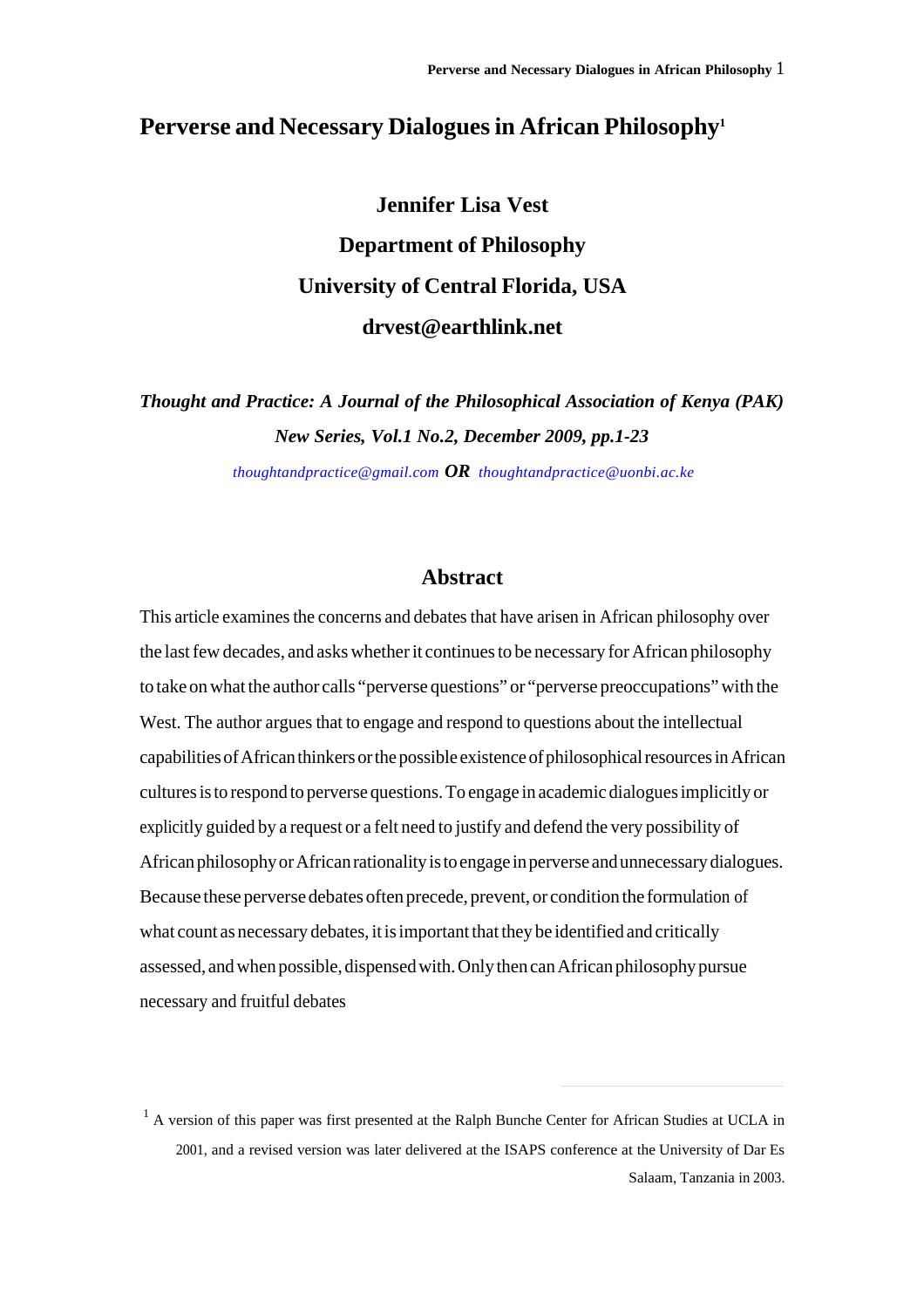Is it not astonishing that, while we are ploughing, planting, and reaping, …, constructing bridges, building ships, working in metals,… while we are reading, writing and ciphering, … having among us lawyers, doctors, ministers, poets, authors, editors, orators and teachers; that, while we are engaged in all manner of enterprises common to other men, … we are called upon to prove that we are men! … How should I look to-day, in the presence of Americans, dividing, and subdividing a discourse, to show that men have a natural right to freedom? Speaking of it relatively and positively, negatively and affirmatively? To do so, would be to make myself ridiculous…

Frederick Douglass: "The Meaning of July Fourth for the Negro"

## **Introduction**

Am I a human being? Are my thoughts rational? Am I capable of philosophical thought? Is it possible for me to be both an individual woman and a philosopher? Or does my particular identity as Woman? As Black? As African? As Native? foreclose any possibility of my being considered in more general or universal terms as a thinker? These are perverse questions. Others may ask them of me but I will not ask them of myself. Nor will I spend valuable time in dialogue to resolve them. I must begin my intellectual career with certain assumptions about my own capacities, integrity, self worth, and importance in the world. So too should be the case with African philosophy.

In this paper, I argue that dialogues in African philosophy should begin with certain necessary assumptions: we must assume it exists, that it is possible, that it is valuable, that it is important. We must believe that being African does not invalidate a philosophy, deligitimize it or even raise suspicions about its authenticity. Most importantly, I argue, we must not devote all of our intellectual energy to convincing the world that African philosophy is a worthwhile endeavor. To engage and respond to questions about the intellectual capabilities of African thinkers or the possible existence of philosophical resources in African cultures is to respond to perverse questions. To engage in academic dialogues implicitly or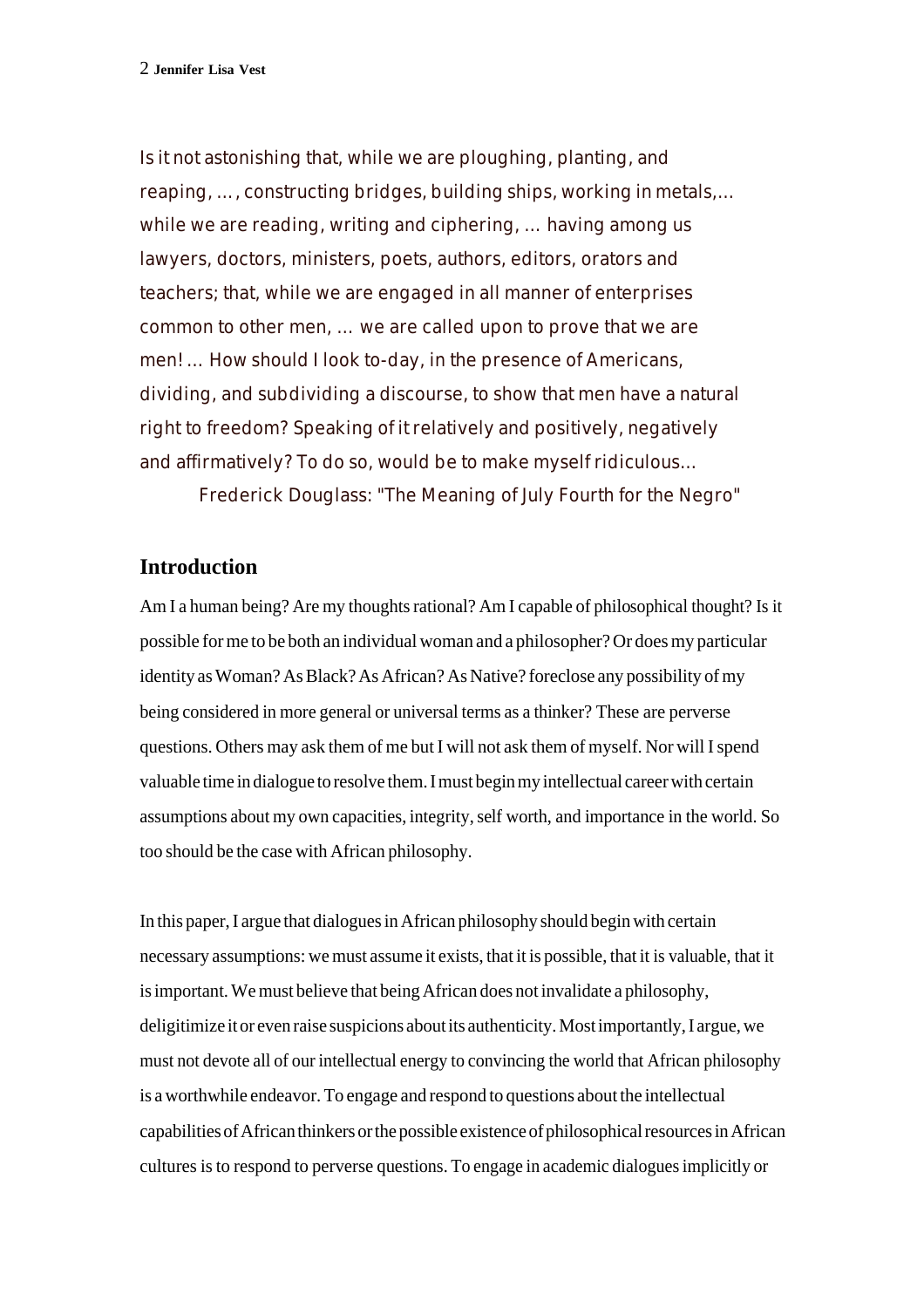explicitly guided by a request or a felt need to justify and defend the very possibility of African philosophy or African rationality is to engage in perverse and unnecessary dialogues. Because these perverse debates often precede, prevent, or condition the formulation of necessary debates, it is important that they be identified and critically assessed, and when possible, dispensed with.

African philosophy has much to offer both the African continent and the discipline of Philosophy. This becomes evident when we acknowledge the fact that African philosophers ask new questions, answer old questions in new ways and make important metaphilosophical contributions. Their work provides important critiques of Western philosophy, and also makes available resources and models for Indigenous philosophers in other cultures. Thus the contributions of African philosophers expand the discourse in important ways. Beyond their contribution to the discipline more generally, works by African philosophers also provide necessary critiques of African society, culture, and of the other disciplines studied in African universities. Consequently, the importance of African philosophy both to Africans and to worldwide intellectual discourse cannot be overestimated. It is for this reason that we must not allow colonialist and racist depictions of African culture and rationality to shape the field.

## **Definition**

For many years, African philosophers from all over the continent have spent a considerable amount of time addressing perverse questions: questions concerned centrally with the rationality, the intellectual capabilities, and the humanity of Africa and her peoples. They have been concerned, either explicitly or implicitly, with what the Philosopher D.A. Masolo has named the "Rationality Debate" (Masolo 1994, 1). Despite the current existence of a healthy academic literature on African philosophy where sixty years ago there was none, we have not yet overcome the perverse preoccupations which constrained and limited the creation of the field. While African philosophy is no longer dominated by explicit questions regarding its possibility, it continues to be shaped by implicit concerns regarding its legitimacy and by assumptions regarding its definition in relation to Western philosophy. These perverse debates are problematic precisely because they forestall the initiation of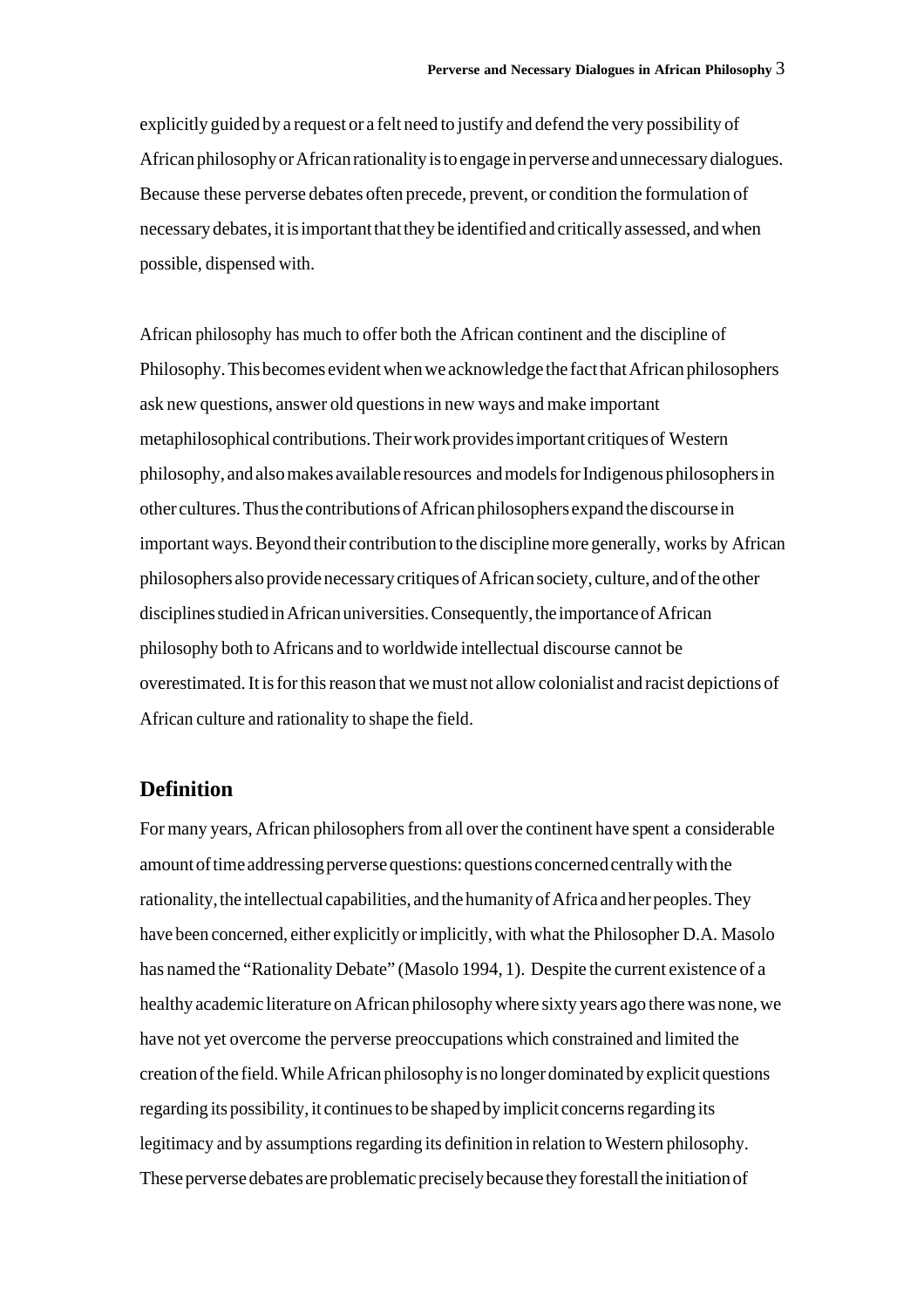more serious and more creative dialogues on African philosophy. They often obstruct necessary dialogues. Perverse dialogues have the following undesirable results:

\* They privilege European/Western cultures and intellectual productions, and seek to define African philosophy in terms of Western definitions and categories.

\* They seek to define African (and other non-Western) philosophies in reaction to or in defense against pre-existing representations of the developing world/The Third world/the colonized/Africa/Blackness, etc.

\* They give credence to racist questions and assumptions by devoting serious scholarship and discussion to addressing them, when in fact they should be dismissed as illegitimate in origin.

In contrast, Necessary debates are vital to the object of African philosophy, as they privilege Africa and African issues relevant to African intellectual goals and concerns. Necessary debates are defined by the intellectual goals of African philosophers: they are pivotal to lively and engaging discourse, they are vital for Africans- African thinkers, African educational programs and African creative expression. Nobody can define what is necessary for Africans but Africans themselves. African projects of cross-cultural and comparativist philosophy are necessary, but one-sided monologues initiated and instigated by colonizing discourses are not necessary or productive for African philosophy.

Many African philosophers are certain we have dispensed with the substratum debris of an intellectual climate/period when African rationality was still questioned, and yet perverse reverberations remain an integral part of our current discourse, however well disguised. Preliminary debates have provided some contributory structure for the foundation of some of the African philosophy schools of thoughts. While perverse dialogues no longer dominate the field, they have provided motivation for the settling of certain key debates in African philosophy, including the universal/particular debate, the modernity/tradition debate, and the logical/magical debate, among others.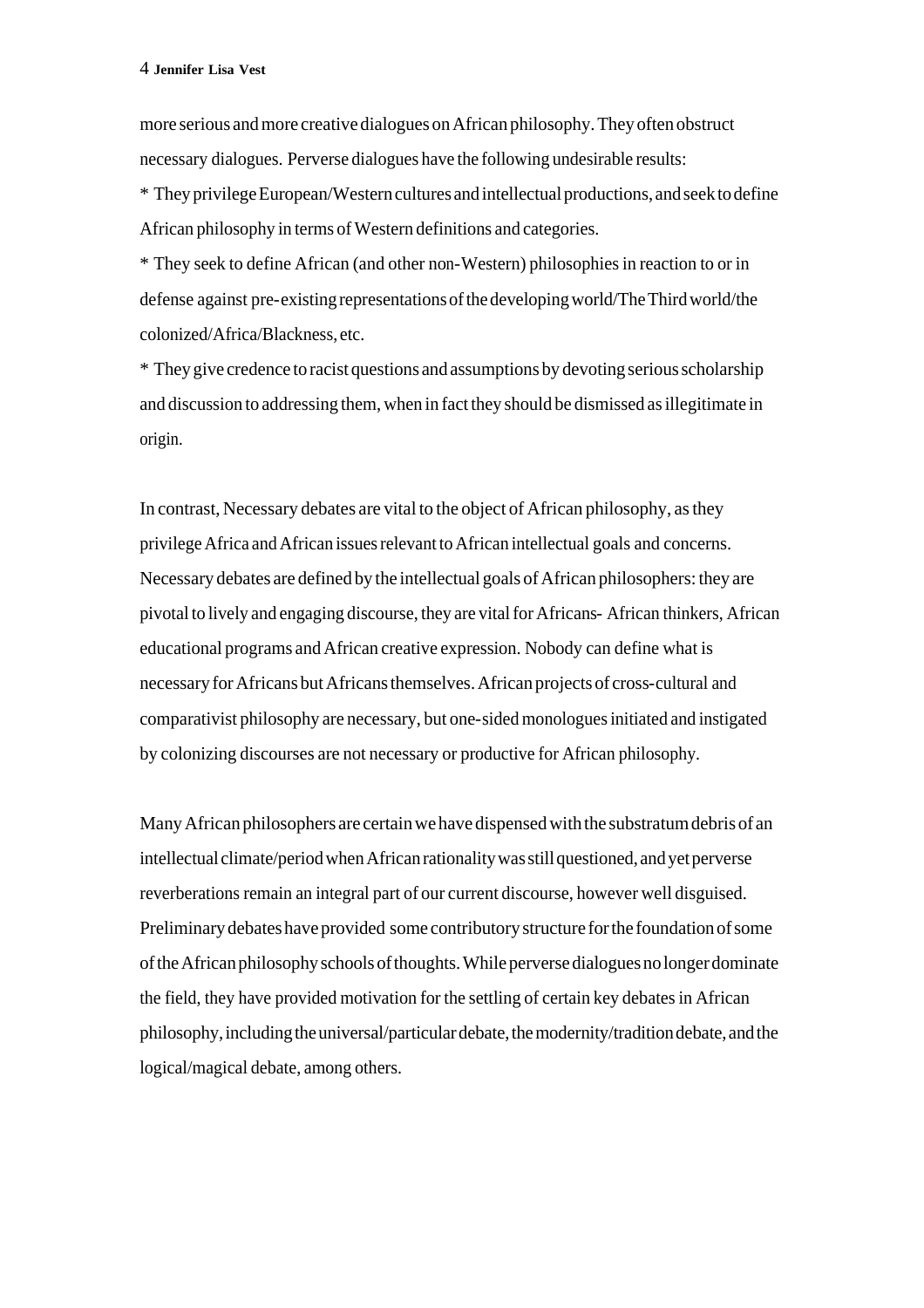#### **Colonial Legacy**

The existence of perverse dialogues provides evidence of the continuing legacy of colonialism in the intellectual production of Africans. The colonial condition set the stage for and conditions the creation of post-colonial discourses such as that on the existence and nature of African philosophy. Because of previous and larger claims made by European and British philosophers regarding European superiority and dominance in disciplines such as philosophy and science, African philosophers have felt compelled to prove themselves. Some African philosophers might argue that as a result of this legacy, African philosophers have no choice but to engage in debates which correct previous representations of Africa and African thought as inferior. It could be argued that the post-colonial condition is defined in part by debates such as these, and that undoing the legacy of conquest and colonialism includes an active critique of colonial fictions. I agree with such a claim only if it is used to defend explicit critical responses to portrayals of Africans as sub-rational.

If we can identify the perverse questions of the colonizer for what they are, if we can consciously identify them as rooted in a racist discourse that sought to justify injustice, then it is possible to answer them without making them legitimate. If however we fail to identify the questions as perverse in origin and intent, if we place answering perverse questions at the center of our discourse or if we fail to explain why we are engaging them, there is a risk that the very act of taking such questions seriously will contribute to the perpetuation of Eurocentric representations of Africans and African thought. If African philosophy is to move beyond being merely a neocolonialist response to the Global North, we must actively identify perverse questions, preoccupations and debates in our work.

The Identification of perverse dialogues is important because of the link between them and current notions about development. Notions of development are imbued with proscriptive evaluations and hierarchical categorizations which define Northern countries as normative models of economic and political organization, and by association, intellectual production, for Southern countries. Such a classification is problematic and inaccurate. Rather, Africans have reason to suspect that following in the footsteps of the "West"/North would be detrimental to their progress. What justification can we give for basing our discussions and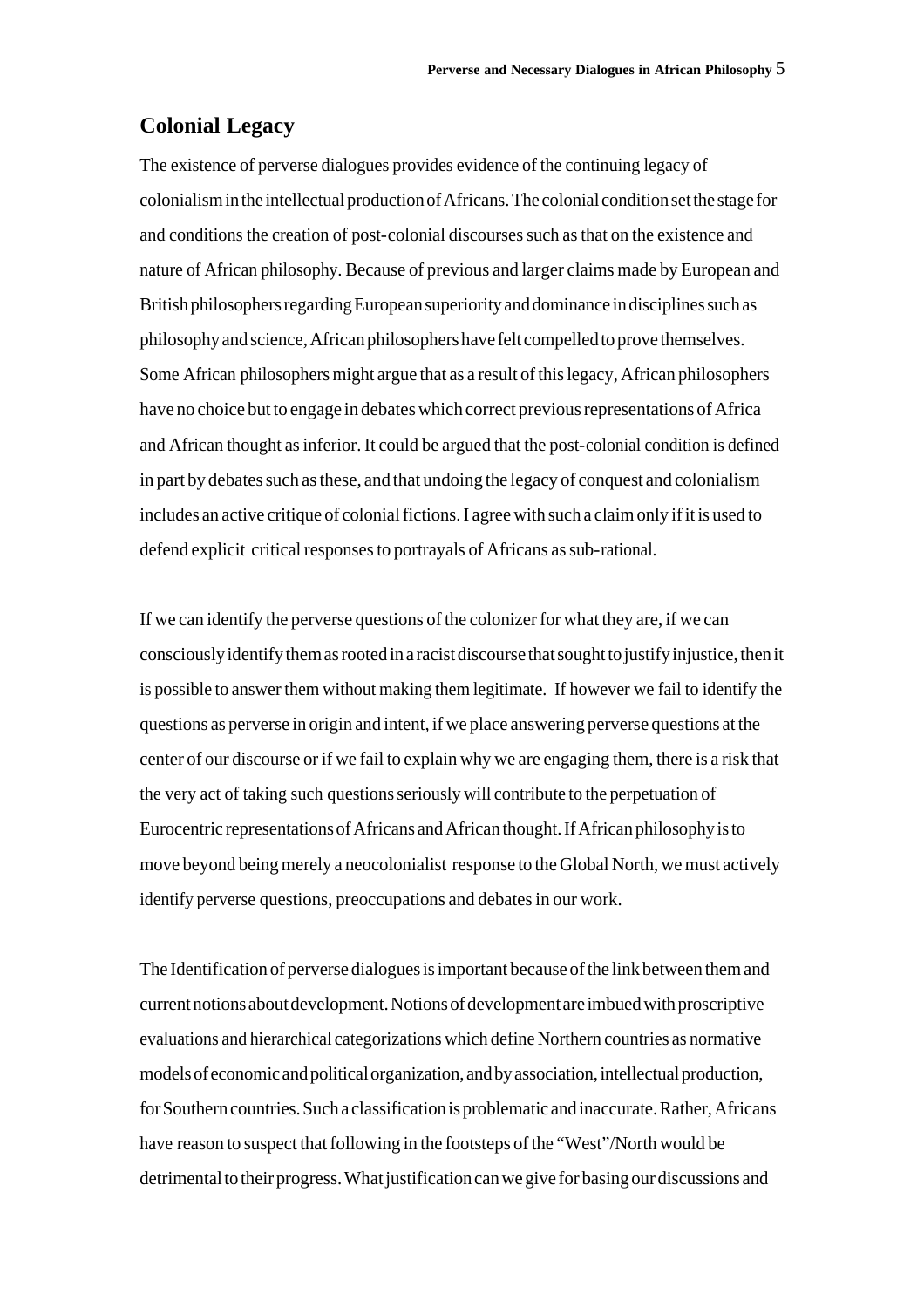decisions about self-improvement on articulations made by those peoples who enriched themselves at the expense of under-developing others and then naming those "others" as backwards? I would like to suggest that no such justification is possible.

According to Eritrean philosopher Serequeberhan, "in the name of universality of values, European colonialism violently universalized its own singular particularity and annihilated the historicity of the colonized. In this context, western philosophy - in the guise of a disinterested, universalistic, transcendental, speculative discourse - served the indispensable function of being the ultimate *veracious* buttress of European conquest" (Serequeberhan 1990, 4). We must recognize European philosophy as neither universalizable nor as an appropriate normative model for African philosophy.

Challenging the universalization of all things Europe thus becomes an anti-colonial move for African intellectuals and an important metaphilosophical move for Indigenous philosophers worldwide. The very possibility of Indigenous philosophies of any kind, but particularly those springing from the cultures of the previously colonized, challenges the entire foundation of Western philosophy. As African American philosopher, Lucius Outlaw, suggests, "the question of 'African philosophy' challenges the very idea of Philosophy as it has been construed by… [those] setting the agendas of philosophizing in the West" (Outlaw 1996, 52). Such questioning inspires a deep and thorough examination of the philosophical enterprise as we know it. What is more, as African scholars Valentine Mudimbe and D.A. Masolo have both pointed out, its establishment is also important because of its role in the anti-colonial and post-colonial re-creation and rehabilitation of African and Black identity.<sup>2</sup>

Perverse preoccupations influenced early discussions of African philosophy and the ways in which early sub-debates were decided. Debates on literacy vs. orality, modern vs. traditional sources of philosophy, implicit vs. explicit expressions of philosophy, science vs.

<sup>2</sup> See Lucius Outlaw, *On Race And Philosophy*. New York : Routledge, 1996; V.Y. Mudimbe, *The Invention Of Africa : Gnosis, Philosophy, And The Order Of Knowledge*. Bloomington: Indiana University Press, 1988; D.A. Masolo, *African Philosophy In Search Of Identity*. Bloomington: Indiana University Press, 1994.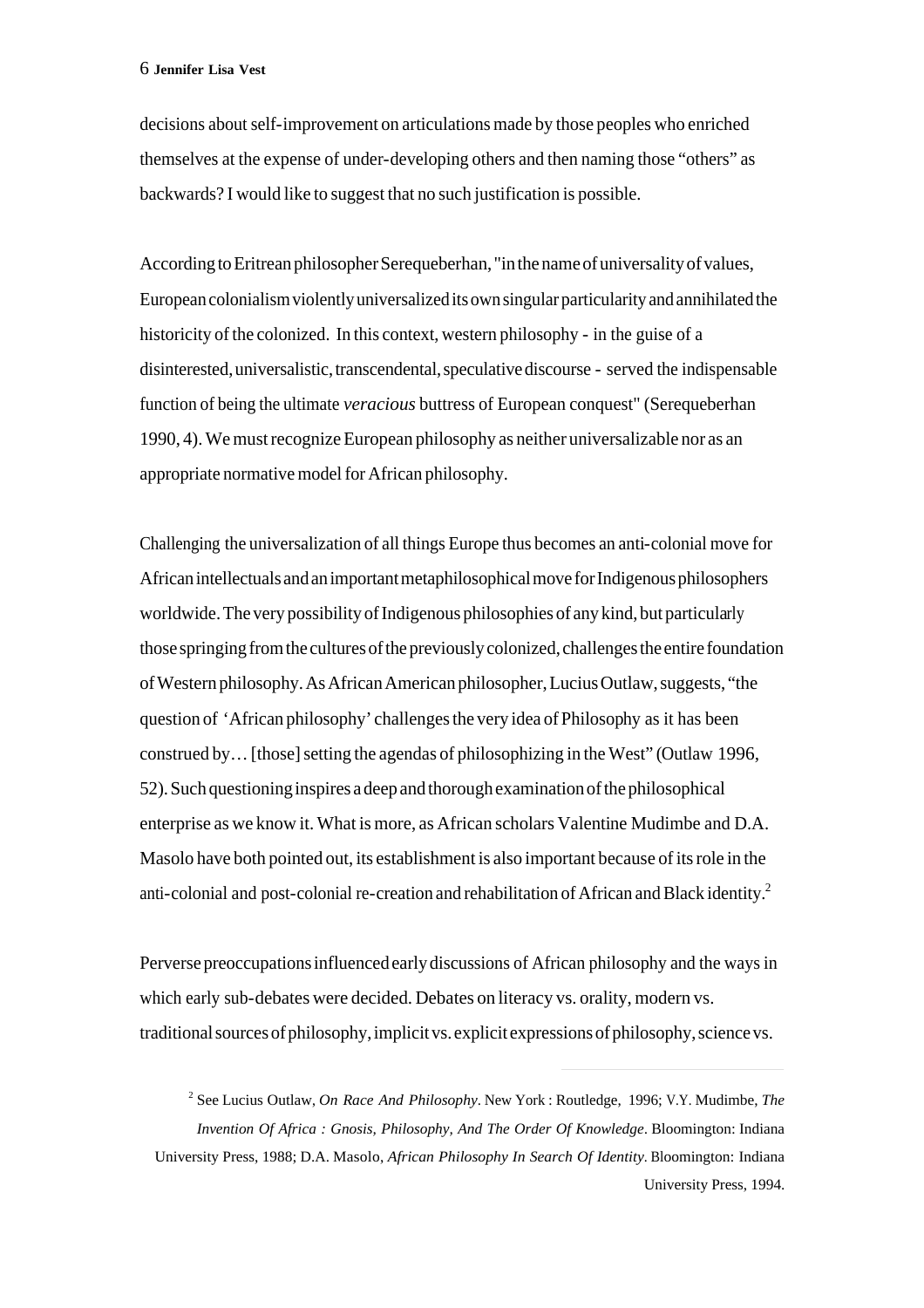magical epistemologies, and universality vs. cultural particularity have all been shaped by perversity. These discussions were decided in part as a result of intellectual preoccupations with European disciplinary prescriptions. These prescriptions were also instrumental in the definition of many of the African schools of thought such as the Ethnophilosophy, Excavationist, Professional, Cultural, and Sage philosophy schools. While perverse preoccupations have historically constrained and limited what types of debates African philosophers feel they can engage in, a retrospective autocritical evaluation of the philosophical motivations of our work can be achieved only if we are able to evaluate issues and debates within the field with regard to their necessary or perverse elements.  $3$ 

African philosophers who have debated whether or not literacy is necessary for philosophy have been guided by perverse preoccupations with proving Africans were civilized and therefore literate. Those engaged in debates about the importance of traditional vs. modern forms of African philosophy have tended to be preoccupied with distancing African philosophy from traditional beliefs which previously have been used to label Africans as primitive. Arguments about the need for African philosophy to have universal appeal have often been colored by preoccupations with either proving that African philosophy was similar to European and therefore universal, or else arguing that African philosophy is particular to Africans only and therein lies its value. Arguments made regarding the need for a logical or scientific method in African philosophy are likewise colored by preoccupations with proving that Africans are modern and sophisticated, not guided by "prelogical" concerns with intuition and magic.

Necessary debates might include, for example, claims about the efficacy and uses of literacy in philosophy, but such debates would also include arguments about the value of orality and

<sup>3</sup> The classification of schools presented here is the author's own. It includes Henry Odera Oruka's categorization into the Professional, Sage and Ethnophilosophy schools, but adds to that a Cultural school meant to designate those philosophers who base their definition of African philosophy on culture, but do not necessarily employ ethnography or anthropological methods. The "Excavationist" school designates those works which seek to examine philosophy in ancient Egyptian and Ethiopian texts.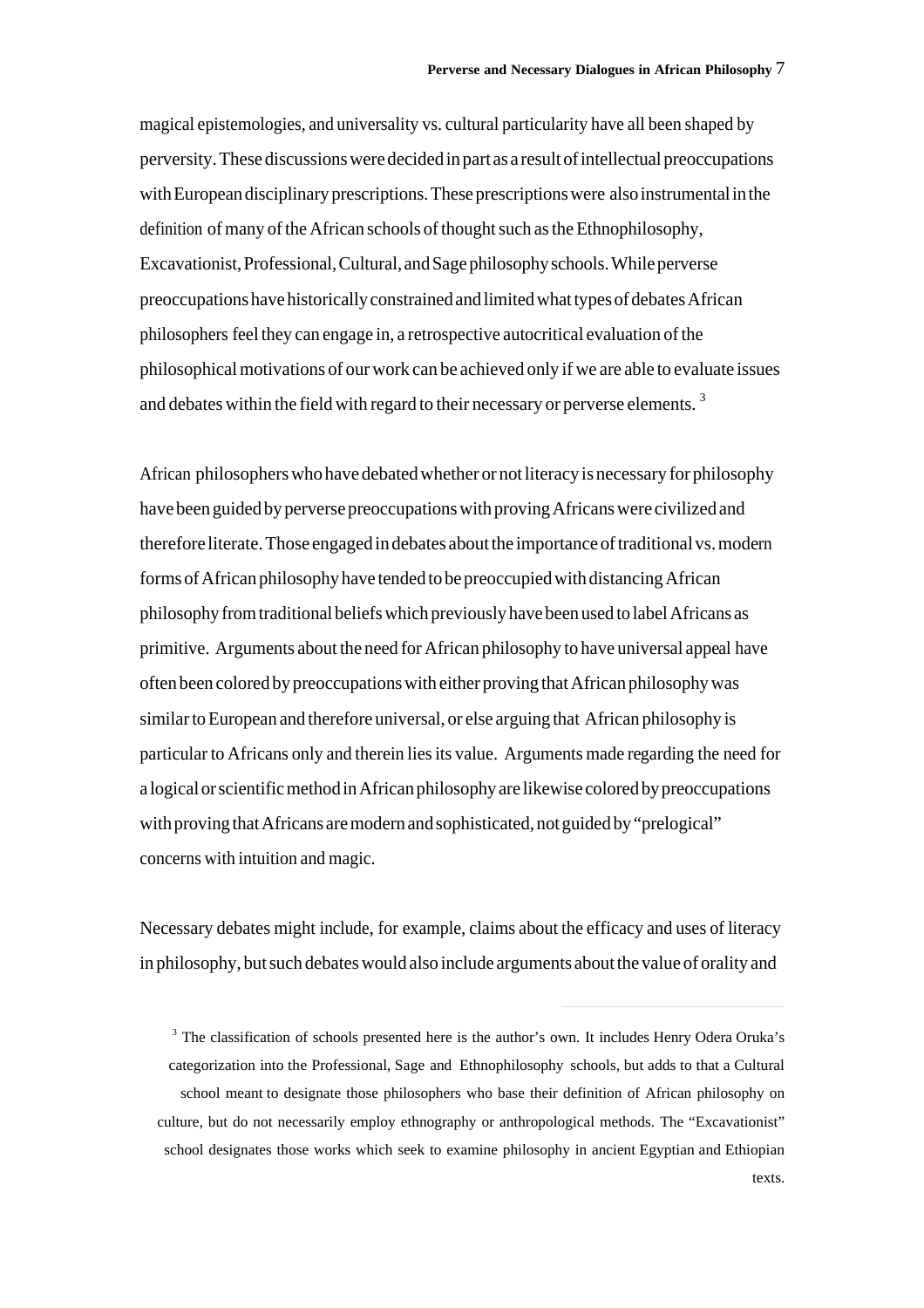performance. Arguments for and against literacy would not be based on hierarchical classifications of cultures or with efforts to prove the humanity of Africans. Debates on the relative merits of scientific epistemologies and magico-religious epistemologies would not be guided by unspoken concerns about measuring up to Western definitions of development based on the acquisition of Western technology, nor would they be guided by Christian monotheistic devaluations of spiritist practices as primitive.

## **Defining African Philosophy**

A critical evaluation of the history of debates in African philosophy will illustrate the pervasiveness of the problem of perversity. Much of the literature in African philosophy until very recently has been preoccupied with the definition of the field. This defining process has included two preliminary, often conflicting projects: that of defining philosophy for Africa and that of defining Africa for philosophy. Debates between Professional or Scientific school philosophers and Cultural or Ethnophilosophers, and later Sage philosophers, have been defined by their differing concerns with these two projects. Thus early Ethnophilosophers were concerned primarily with the creation of discourses, whether philosophical or religious, which were uniquely African. Cultural and Sage philosophers have also been concerned with defining such uniqueness, and have accordingly focused on the creation of discourses that refer primarily to African cultural traditions, whereas Professional school philosophers have concerned themselves with defining what they called universal forms of African philosophy. Such discourses, employing British and Anglo-American methods and topics, sought to guarantee that African philosophy would be identified as philosophy in the same sense in which Western philosophy was.

While adherents of the Professional school (such as Wiredu, Bodunrin, Hountondji and Appiah) have criticized the Ethnophilosophy school (which is identified with thinkers such as Tempels, Mbiti and Kagame) for adopting a methodology that had its origins in the works of Christian missionaries and European anthropologists and thus legitimated racist representations of African rationality, the Professional School has also been criticized for its duplication of Eurocentric definitions of the discipline. Thus it is not any particular school of thought that is guilty of engaging in perverse debates. One school may accuse another of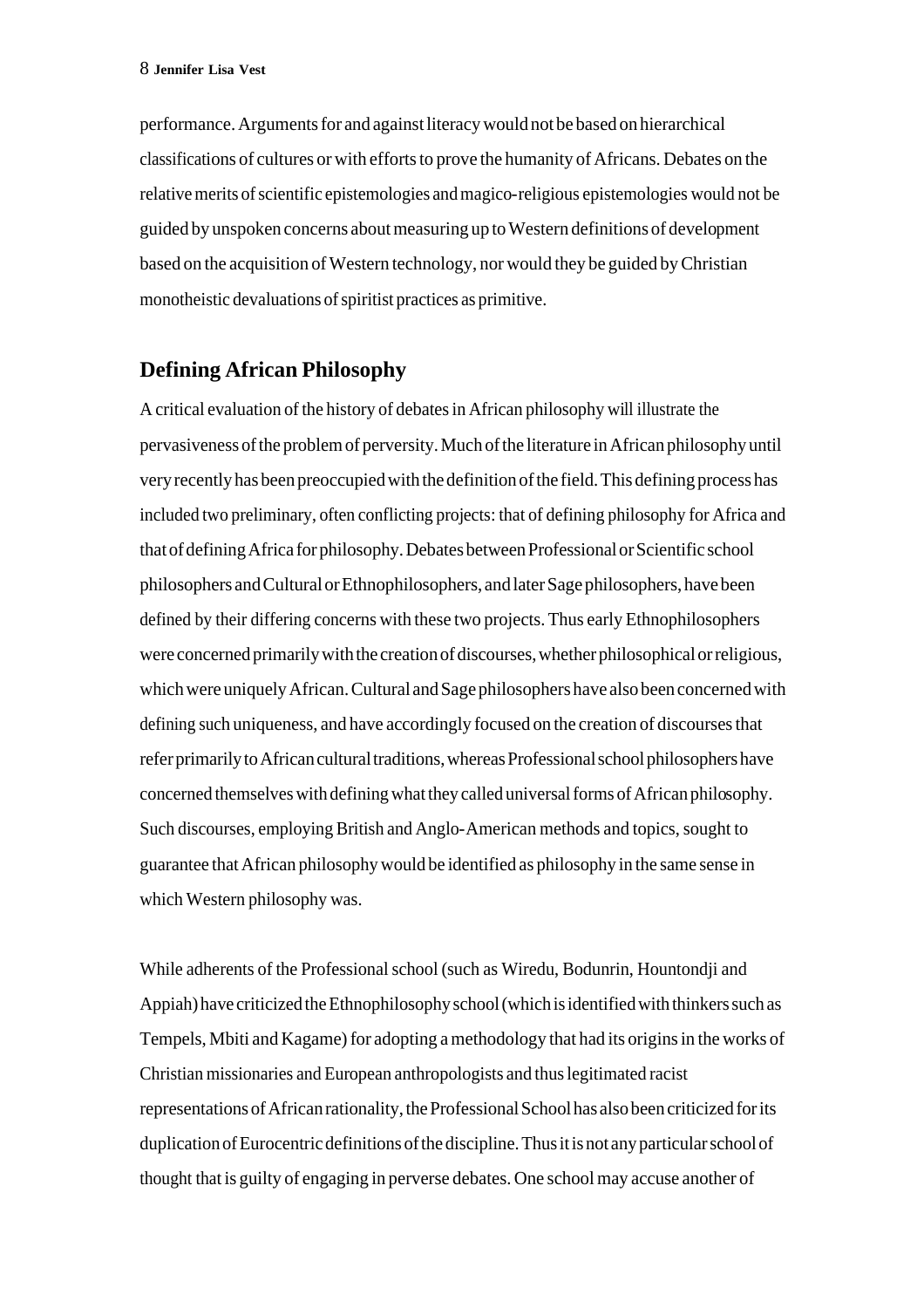slavishly adhering to colonialist or racist parameters in their proposals for the field, but the truth is that perverse dialogues are not school specific. All schools have been influenced by them to some extent (although certainly not all philosophers in each school have).

Neither the Professional nor the Ethnophilosophy or Cultural philosophy schools can be shown to be more anti-colonial, or conversely more neo-colonial than the other, they just have chosen to prove different aspects of the same thesis - a thesis which can be best encapsulated in the phrase, 'We are rational and thoughtful humans with something important to contribute to the world.' Thus on the one hand, the Professional philosophers accuse the Ethnophilosophers and Cultural philosophers of buying into the anthropologist's claims that African thought is devoid of abstract thought, that it is author-less, stagnant and unanimous, and emotional rather than rational. On the other hand, the Cultural philosophers accuse the Professional philosophers of adopting Eurocentric and neocolonial definitions of philosophy, of denying Africa any philosophy apart from what was introduced by the colonialists (Mudimbe 1988; Yai 1977; Sumner 1980).<sup>4</sup> Even Sage philosophy, straddling some kind of middle ground between the other two schools, was motivated by this subdialogue on rationality. Both Oruka and Gyeke, among others, interviewed sages in an effort to locate "an African Socrates".<sup>5</sup> Western philosophy and Western definitions of philosophy thus remain reference structures defining the African field, whether they are used as ideals to emulate or as buttresses against which rebuttals are staged. As African American cultural theorist Audre Lorde pointed out so long ago, it is "an old and primary

<sup>4</sup> Mudimbe outlines the criticisms lodged against philosophers like Hountondji and Towa: they have been criticized for "elitism", "western dependency", and neocolonialism by Philosophers Koffi, Abdou, Yai, and others. See V.Y. Mudimbe, *Invention of Africa, p.*160; O. Yai, "Theory and Practice in African Philosophy: the Poverty of Speculative Philosophy", *Second Order* Vol.6 No.2, 1977; N. Koffi and T. Abdou, "Controversies sur L'existence d'une Philosophie Africaine", *African Philosophy*, Charles Sumner ed. Addis-Ababa: Chamber Printing House, 1980.

 $\overline{a}$ 

<sup>5</sup> Africanist philosopher Gail Presbey tells us: "Odera Oruka argued that the impetus for Sage philosophy was to prove to Europeans that Africans could philosophize": see Gail Presbey, "Who Counts as a Sage? Problems in the Further Implementation of Sage Philosophy", *Quest* Vol. XI, ½, 1997, p.53. Presbey is referring to chapter 17 of Oruka's *Practical Philosophy*, Nairobi: East African Minimum, 1997, (posthumous).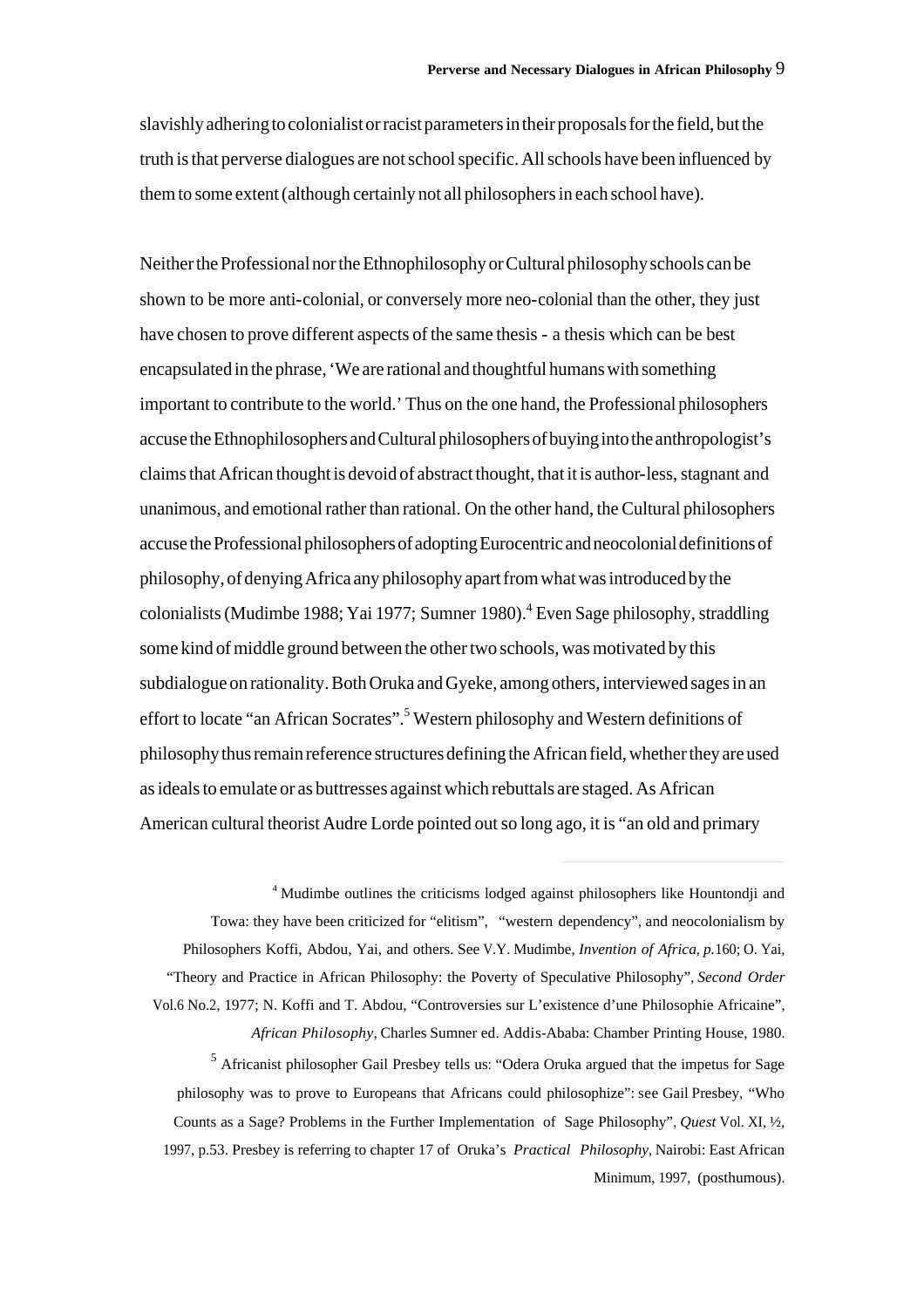tool of all oppressors to keep the oppressed occupied with the master's concerns" (Lorde 1984, 113)

## **Ethnophilosophy School Preoccupations**

The first works in African philosophy, many written by scholars in fields other than philosophy, were labeled Ethnophilosophy by later philosophers. This school is not identical with the Cultural philosophy school, which emerged later and which consists primarily of the works of academic philosophers. Nevertheless, the two schools share some important claims regarding the sources and methods of African philosophy. The foundational Ethnophilosophy texts were important because they were the first to propose the existence of African philosophy, a very radical proposition for its day. However, because these early works were produced by theologians and religious scholars, they were heavily laden with colonialist preoccupations in response to racist representations of Africans. In addition, early work in Ethhnophilosophy was heavily influenced by Christian missionary projects. Because the authors were Christian, they tended to focus their efforts on finding Indigenous religions combatable with a conversion agenda and with rebutting the claims made by other Christians regarding the "heathen," polytheistic, "pagan" or "irreligious" nature of African cultures.

The fact that works produced by Ethnophilosophers were often motivated by a desire to liberate Africans from colonial thought does not save them from perversity. Paulin Hountondji, one of the most severe critics of Ethnophilosophy, admitted that the work of Ethnophilosophers "rehabilitated the black man and his culture from the scorn of which they had until then been victims" (cited in Masolo 1997, 196). Still, despite the anti-colonial and pro-African motivations of many Ethnophilosophers, we must criticize their "declaring difference and repudiating Eurocentrism by retreating into traditional outlooks that extol African values" in an uncritical way (Imbo 1998, 71). If we claim African culture to be valuable only because it is not European culture, we are still trapped in a perverse dialogue with an ever-present colonizer. As Imbo explains, "a declaration of difference is not a declaration of independence if it is merely a reaction to, and is confined within the categories of the West" (Imbo 1998, 71). An autocritical evaluation of African philosophical discourses which seeks to uncover perverse preoccupations will strengthen the anti-colonial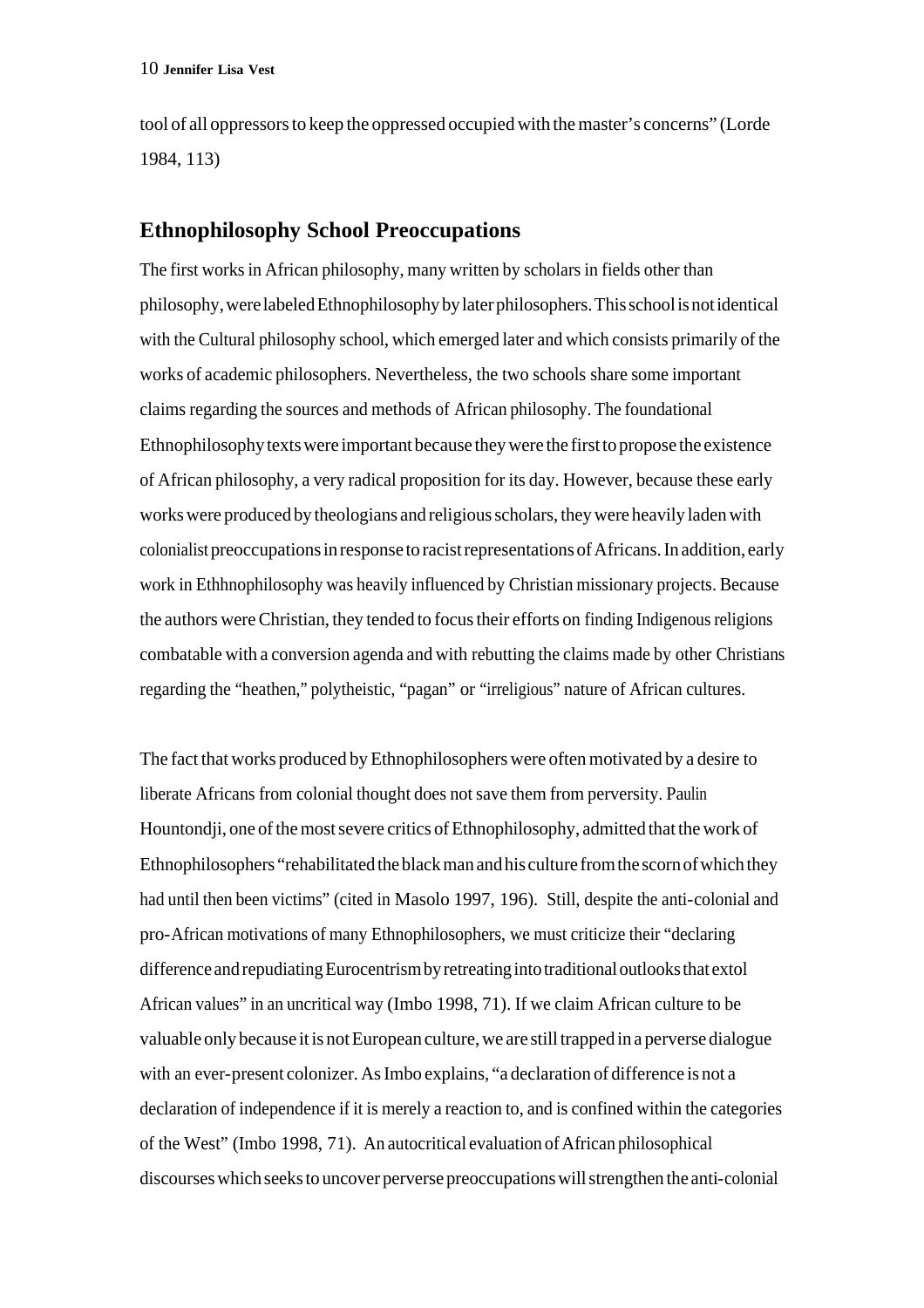intellectual project. Whether we are seeking to demonstrate African uniqueness or African sameness, if our efforts are anchored in the substantiation of claims of Black humanity or intellectual ability, they are always already polluted by perversity.

Another example of the effects of such preoccupations can be found in Kagame's exposition of Rwandan Bantu notions of being, in which he sought to find Bantu categories that corresponded to Aristotelian categories of Substance, Place, Time, etc. (Kagame 1956). 6 According to Masolo, Kagame's efforts to "prove the universality of the principle of unity" required him to argue for "no significant differences in the concepts of Being as they are found in Greek and Bantu systems of thought" (Masolo 1994, 94). Thus, Kagame's explication of Bantu metaphysics is mired in perverse preoccupations with finding an African ontology equal to and similar to that of the Greeks.

Many of the early Ethnophilosophers were religious scholars and theologians (such as Mulago, Bahoken, and Mbiti), who, despite their anti-colonial efforts, were clearly motivated in part by perverse preoccupations. Tempels, Mbiti, Idowu, Mulago and Opoku were all preoccupied with identifying monotheism and Christian-like beliefs in the traditional belief systems of Africans (Tempels 1949; Mbiti 1969; Idowu 1973;Mulago 1955). "The aim of such works has been to prove that Africans have a belief in one Supreme Being." (Masolo 1994, 121) Despite the fact that the victimization of African traditional religions by the "processes of modernization, Europeanization, and colonization," necessitated the reclaiming and rehabilitation of African Gods as integral to the post-colonial healing of African identity, the unjustified preoccupation these scholars demonstrated with monotheism proves problematic given historic evolutionist anthropological representations of civilization in terms of monotheism (Masolo 1994, 122).

Actively expressing the influence of perverse preoccupations affords us the opportunity for deeper theoretical scrutiny.

<sup>6</sup> Masolo 1994, 88; Alexis Kagame, *La Philosophie Bantu-Rwandaise de Lettre Academie Rotale des Sciences Memoires in 8 Nouve*, Serie xii, I Brussels.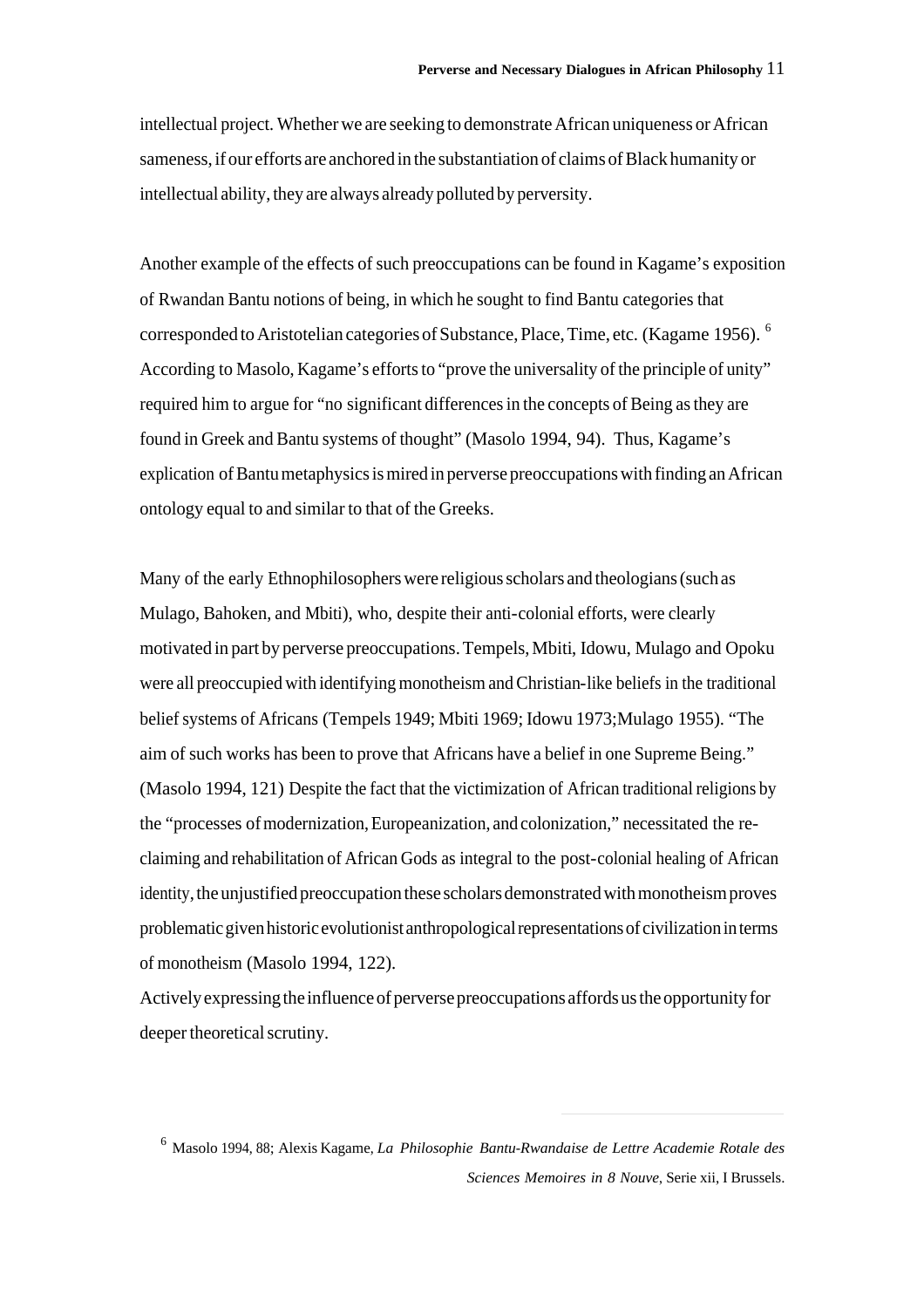Theologian John S. Mbiti, the seminal author of one of the earliest African-authored works on African religion and philosophy, concerned with changing the problematic representations of African philosophy, wrote, "African religions and philosophy have been subjected to a great deal of misinterpretation, misrepresentation and misunderstanding." According to Mbiti, "They have been despised, mocked, and dismissed as primitive and underdeveloped." Yet Mbiti did not believe that traditional religion of Africa is the best religion for Africans. Rather he fully expected Christian convergence to prevail over the continent and celebrated traditional African religions only to the extent that they facilitated the eventual conversion of Africans. According to Mbiti, "Christianity," "holds the greatest and the only potentialities of meeting the dilemmas and challenges of modern Africa." (Mbiti 1969, 362). Because he was, in his own words, "writing as an African Christian…[who] sees his mission as assimilating [the] unique African universe, with its deep religiosity, to the message of Christianity" (Mbiti 1969, 13), and trying "to counteract the myths of the African as a savage incapable of religious sentiment…" his work provides another example of a dialogue with the West responding to racist representations of Africa. He wanted to prove to Westerners that Africans were Christian-like in their religious views and therefore civilized (Imbo 1998, 63).

The Ethnophilosophy School was heavily influenced by the work of Negritude thinkers. Poet and philosopher Leopold Senghor, one of the originators of the Negritude movement, claims to have developed negritude as "a weapon…as an instrument of liberation" (Senghor 1970, 179-92) and "a response to the modern humanism that European philosophers and scientists have been preparing since the end of the nineteenth century…" (Senghor 1970, 184). He defined African thought as "diametrically opposed to the traditional philosophy of Europe" (Senghor 1994, 30). He has been criticized for "endorsing the European definitions of Africa" and agreeing with the Eurocentric view that Africa and Europe are inherently different (Imbo 1998, 14). It has been argued that "Negritude takes back all those features on which eurocentrism placed a negative value" (Imbo 1998, 85) but flips the scrip and embraces these traits as positive and thus claiming for Africans "a different kind of reason." According to Senghor, "European reasoning is analytic, discursive by utilization; Negro-African reasoning is intuitive by participation" (Senghor 1964, 74). They are opposites. His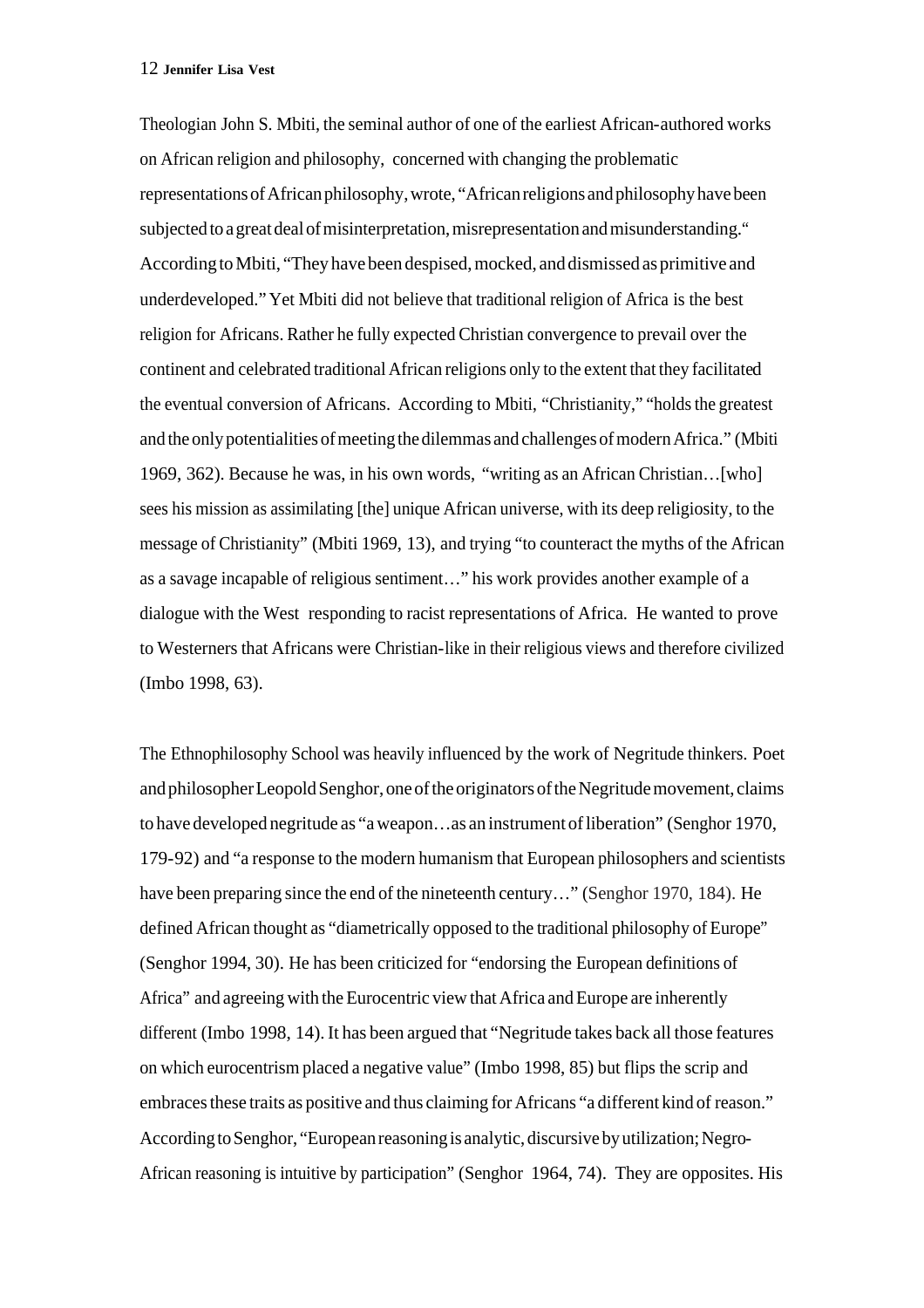work agrees on the differences between the cultures and peoples but disagrees on their relative worth. He selects those characteristics traditionally disparaged by racists as proof of Africa's backwardness and lauds them as proof of Africa's unique contribution to the world. Whether one reads this project as anti-colonial or problematically neocolonial in orientation, it's preoccupation with dialoguing with Europe and addressing European definitions of Africa renders it, according to my definition, intellectually perverse.

### **Excavationist School Preoccupations**

A similar preoccupation with the West is found in the works of some Excavationist School philosophers such as Cheikh Anta Diop and Obenga, among others. The search for a glorious African past, heavily influenced by a desire to 'set the record' straight with regard to where exactly the "cradle of civilization" is, which characterizes the work of Excavationists like Diop, Obenga, and Bilolo, is motivated by a perverse preoccupation with Western claims that Africa lacked civilization. Thus, in his attempts to address longstanding prejudices against African civilization, Diop gets caught up in a "systematic counter-European narrative" (Imbo 1998, 71) in order to "explain the contrary view." (Masolo 1994, 18).

Likewise, Obenga, in his dissertation on Ancient African philosophy explains the need to document ancient African philosophic history in terms of the need to prove African rationality. He writes, "All the major issues that have engaged the attention of philosophers in Asia, Europe, America, etc. can be found in African philosophy…Any doubt about the reason and rationality in Africa was chiefly due to anthropological innuendoes. Philosophy as such was not, and has never been, a mystery to the African mind" (Obenga 2004,49)

While scholars like Diop and Olela have been lauded for their efforts to disprove racist accounts of Africa, and while I agree with Masolo's claim that Diop makes a "significant contribution" to an interrogation of eurocentrism and "its pretensions as a dependable source of knowledge about other (non-European) cultures and peoples" (Masolo 1994, 18), the preoccupation Diop has with "countering the Hegelian legacy" renders this project perverse (Masolo 1994, 19)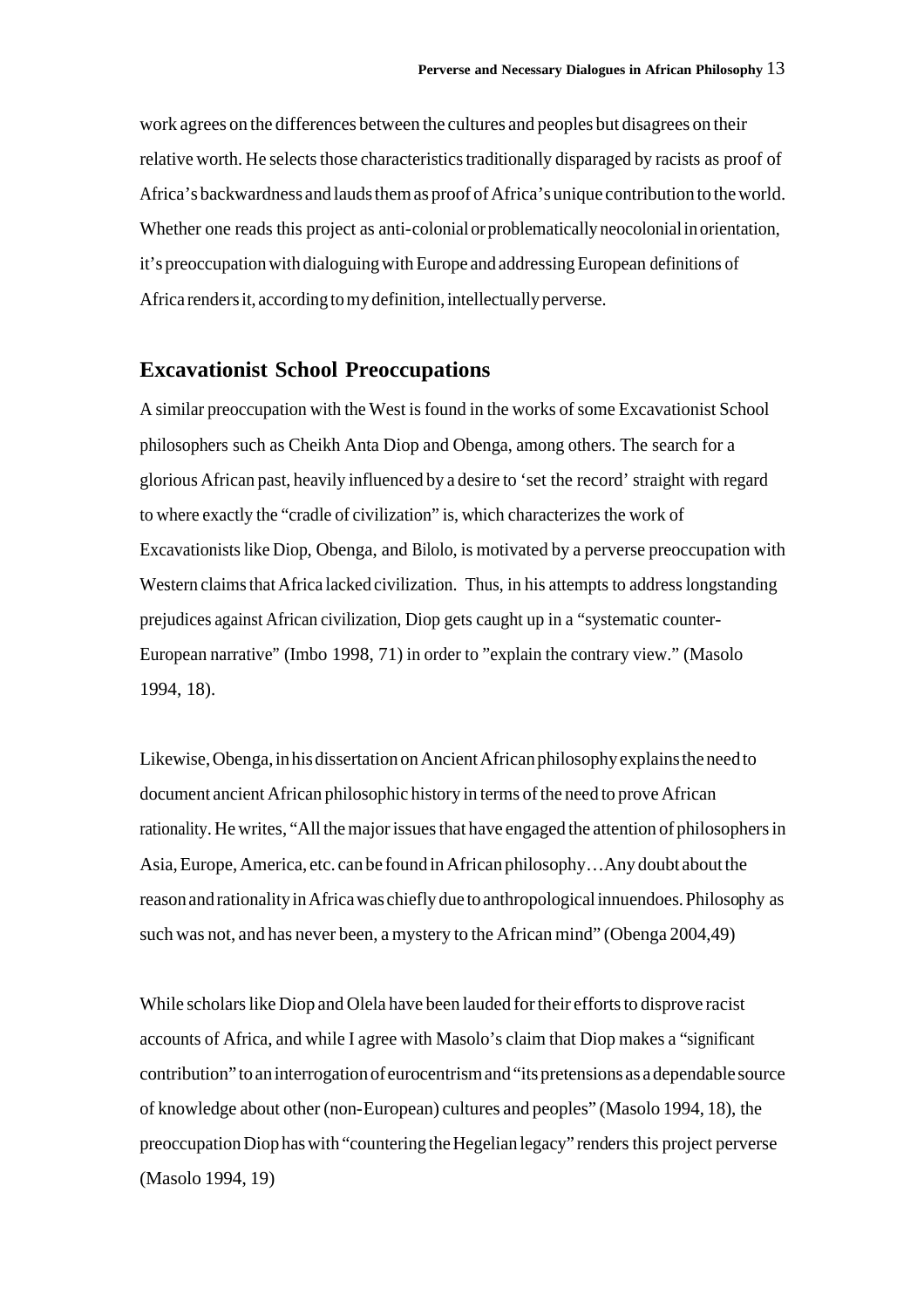There are some Excavationist philosophers who are not trying to prove that Africa has indeed made a contribution to the intellectual history of humanity in response to colonialist claims that Africa lacks the capacity for abstraction. The work of Excavationist Philosopher Teodros Kiros, for example, on the 16<sup>th</sup> century Ethiopian philosopher Zera Yacob is not guided by a need to respond to racist portrayals (Kiros 2004). However, Excavationist Olela who argues that "the historical foundation of the Modern African World-View as well as that of the Greeks and Romans, came from Ancient Africans" is guided by the desire to defeat "the argument …that the African mind is in no way capable of any systemic philosophy" (Olela 1998, 43). Why, I ask, must we engage in such ridiculous claims about the intellectual capacities of a whole continent?

### **Professional School Preoccupations**

The work of the Professional school philosophers is also heavily influenced by perverse preoccupations. In reaction to what they saw as the pitfalls of early works by ethnophilosophers, Professional school philosophers sought to avoid simplistic and uncritical over-valuations of African traditions. Recognizing the trap entailed in defining African philosophy as the antithesis of Western philosophy, they nevertheless fell into their own perverse traps. For example, the work of Professional school philosophers such as Bodunrin and Hountondji was motivated by their desire to disprove western stereotypes that:

\* African thought was prelogical, irrational, and non-scientific;

\* African culture was particular, subjective, and not universalizable; and thus

\* Africans had no heritage of philosophical thought

Their preoccupation with these stereotypes had many implications for the formulation of the field. It has meant, for example, that members of the Professional school have sought to minimize the distinctions between African and Western philosophies in their formulation of an African philosophy that closely resemble mainstream British and Anglo-American forms of philosophical production. Because the explicit debate at the center of early Professional school formulation concerned the universality of philosophy, it was important to members of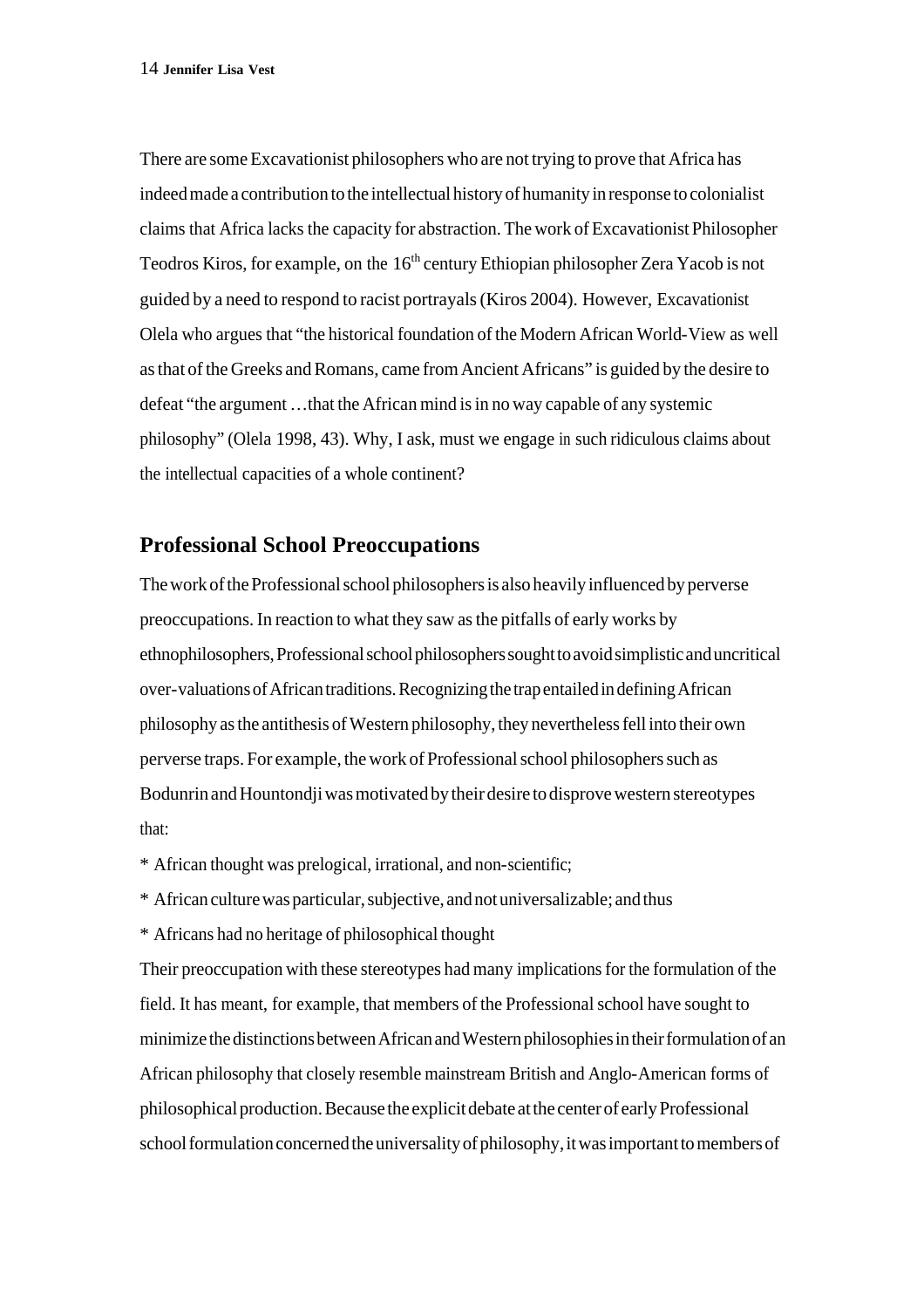this school that African philosophy have universal value. They gave it universality by universalizing Europe - and therein lies its perversity.

We can see this sentiment expressed, for example, in the work of Benin philosopher Hountondji, who has argued that European philosophy has universal value whereas African philosophy (as defined by the early Cultural philosophers) does not. He is impatient with the lengthy debates that have occurred over the definition of African philosophy, and is urgent about the need for African philosophy to have the same universality that European philosophy has.<sup>7</sup> It must have the "same universal aims as those of any other philosophy in the world," he writes. Hountondji has been very critical of "ethnophilosophers", whose work, he contends, is colored by their compulsion to dialogue with the West in order to defend and reinvent themselves. This dialogue, he says, "encourages the worst kind of cultural particularism." He doubts whether the word philosophy can "retain its habitual meaning" when qualified by the word "African". He is concerned about the "simple addition of an adjective necessarily chang[ing] the meaning of the substantive." For him, what is at stake in defining an African philosophy unique to Africa, or at least different from the "habitual meaning" (Hountondji 1983, 66) is "the universality of the word 'philosophy' throughout its possible geographical applications" (Hountondji 1983, 56). For Hountondji, a philosophy that is explicitly cultural can never be universal. Like Ghanaian philosopher Appiah, he believes that while themes and questions can vary from philosopher to philosopher and from culture to culture, a single style of inquiry must be preserved. He does not believe we should define such a style of inquiry for Africa: he believes that the best style of inquiry already exists. For him, "the African peoples who take over the theoretical

 $<sup>7</sup>$  Most of the early literature on African philosophy was concerned with the questions, "Is there an</sup> African Philosophy?" and "How should African Philosophy be defined?" See, for example, C. Momoh, "African Philosophy: Does it Exist?" *Diogenes* 130, 1985; Anta Diop and I. Okpewho, "The Search for a

 $\overline{a}$ 

Philosophy of African Culture", *Cahiers d'Etudes Africaines Vol.*21 No.4, 1981, p.587-602; Kwasi Wiredu, "On an African Orientation in Philosophy", *Second Order: An African Journal of Philosophy*, Vol.1 No.2, 1972; H. Odera Oruka, "The Fundamental principles in the Question of African Philosophy", *Second Order*, No.4, 1975, pp.44-55; Innocent Onyewuenyi, "Is there an African Philosophy?" *Journal of African Studies*, *Vol.*3 No.4, 1976, pp.513-528.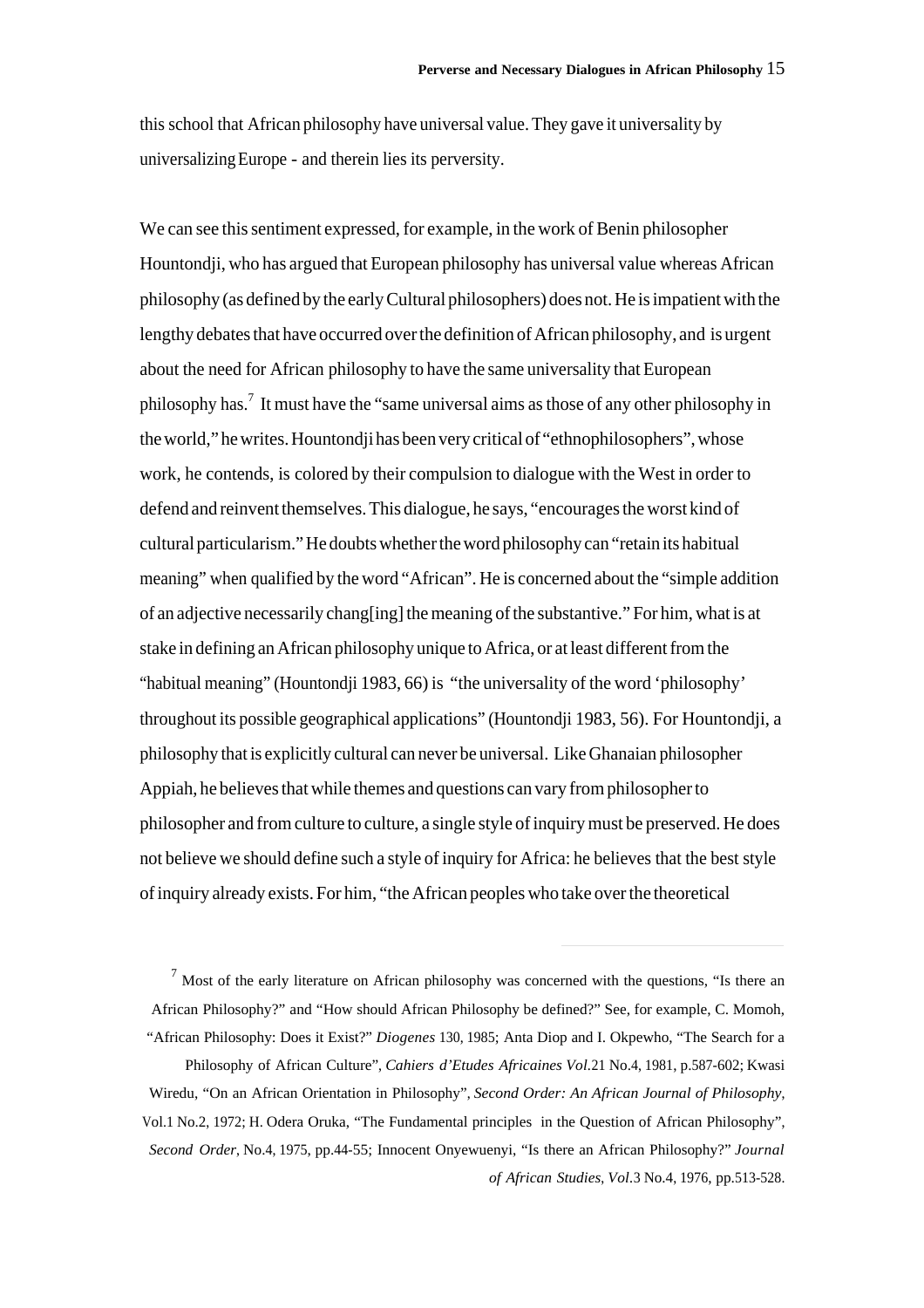heritage of Western philosophy, assimilating and transcending it, are producing authentic African philosophy" (Hountondji 1983, 67).

Hountondji's adoption of a European universal includes a belief in the relative inferiority of non-European thought. Thus in his critique of Ethnophilosophy, Hountondji insists that proposals for the study of Yoruba, Dogon, or Akan Philosophy are flawed from the beginning because, purportedly, the worldviews of these ethnic groups cannot possibly measure up to Europe. For Hountondji and other Professional School adherents, it goes without saying that European philosophy is the model for all other philosophy, so that to innovate somewhat on this model is all that is necessary to do philosophy in a national (African or non-European) context.

While Hountondji is able to come up with numerous reasons why African philosophy is not universal, he never questions the universality of European or Anglo American Philosophy. Instead, he seeks to show how African philosophy (where it is defined to include traditional Indigenous thought) has failed to live up to the name philosophy precisely because it does not adequately measure up to the work of European and American philosophers such as Hume, Kant, or Spinoza. "What a mockery it is," he writes, " to compare such ambitious philosophers (e.g. Hegel, Spinoza) with what anthropologists are today presenting to the world as African systems of thought" (Hountondji 1983, 74).

Indeed, for thinkers such as Hountondji, no philosophical manipulation of an African worldview or system of thought can possibly count as philosophy in the universal sense, precisely because in order to be universal, philosophy must begin in modern Europe or North America. That Hountondji subscribes to a European notion of universal philosophy is also evident in the various definitions he gives for what does and does not count as philosophy. For example, he makes scientist-tinged arguments for philosophy, defining it as "no more than reflection on the aims of science" (Hountondji 1983, 73). He also defines science as "a core discipline or subdiscipline of philosophy." (Hountondii 1983 , p.xiii)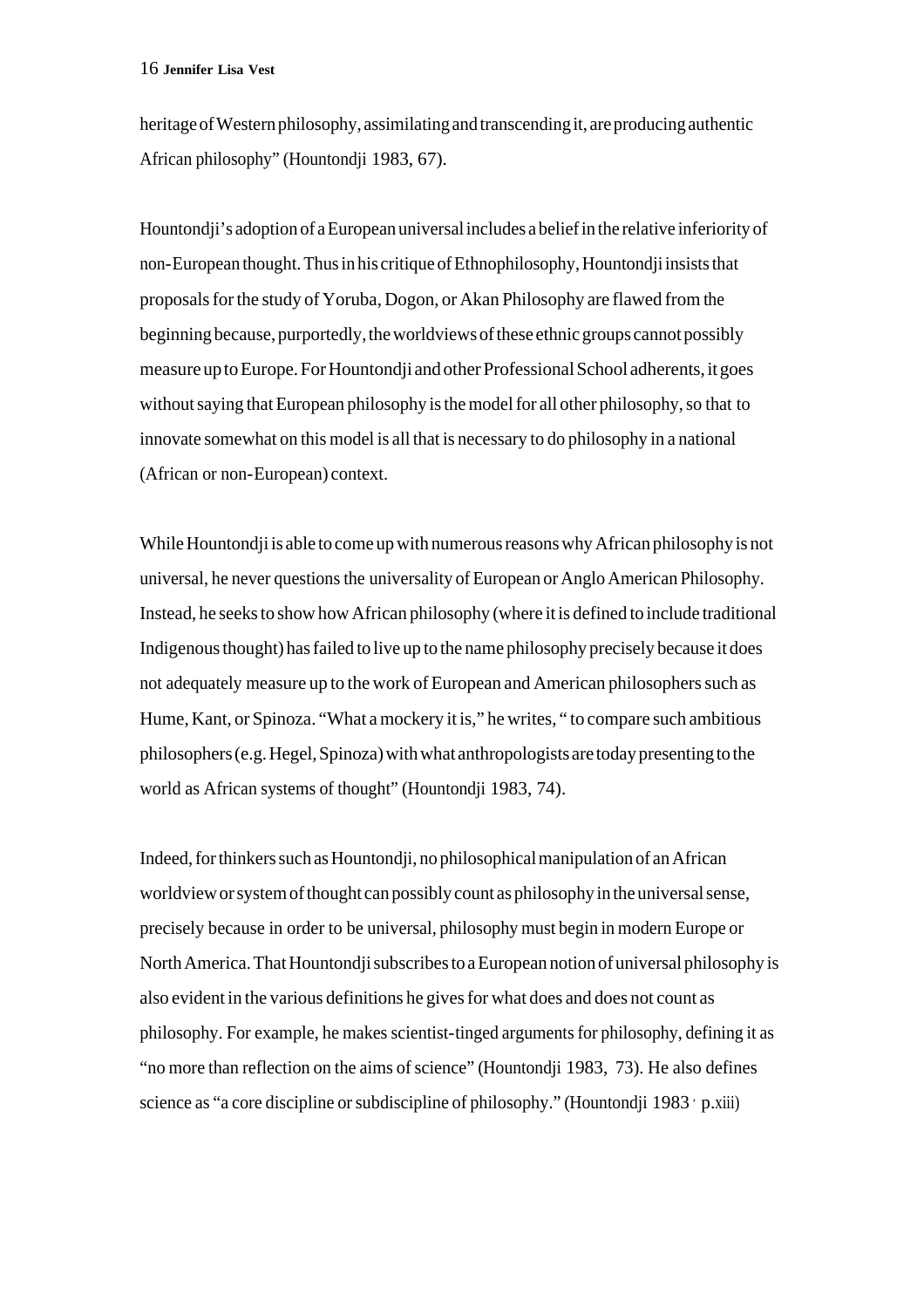Likewise, philosopher Anthony Appiah argued for a European universal, insisting that African philosophy must bear a family resemblance to European philosophy. For him, while "Western academic philosophy may have a hard time agreeing on its own definition", it is clear what is *not* philosophy. "In the Euro-American tradition", he explained, " nothing can count as philosophy, for example, if it does not discuss problems that have a family resemblance to those problems that have centrally concerned those we call 'philosophers'" (Appiah 1989, 110). He asks why, if African philosophy has a different set of problems and/or a different methodology from European philosophy, we should want to call it philosophy at all. He believes that there is a set of universal, "necessary" questions which constitute philosophy. Similarly, Appiah argued that, for example, "the African belief in witchcraft [which is representative of the thought system of Africa] is dogmatic and it makes sense only within one culture and the corresponding conceptual framework. It cannot be translated into or understood within a different cultural scheme; hence it cannot meet the requirements of universal rationality" (Ikuenobe 1997, 192)<sup>8</sup>

Philosopher Peter Bodunrin advances similar arguments. "Any study of traditional society," according to Bodunrin, must "begin by an examination of philosophical issues and conceptions that have loomed largely in the history of world philosophy" "If a problem is philosophical", he adds, "it must have a universal relevance to all men" (Bodunrin 1991, 173). For him, the history of Western philosophy is the history of world philosophy, and it alone defines what is of 'universal relevance.' For him, there is an antagonistic relationship between the particularity of African culture and the universality of Western culture. He warns, "our culture may be dear to us but truth must be dearer." <sup>9</sup> He refers to what he calls "the problems of determinism and freedom, the self and consciousness- to which

<sup>8</sup> here, Ikuenobe is referring to the argument that Appiah makes in *Necessary Questions,* on page 203 Ikuenobe, "Parochial Universalist…", 192.

<sup>&</sup>lt;sup>9</sup> This argument is made in the context of his critique of Hallen and Sodipo's discussion of "apparent" inconsistencies" in certain Yoruba notions of causation. Barry Hallen andJ.O. Sodipo, *Knowledge, Belief and Witchcraft: Analytic experiments in African Philosophy*. London: ethnographics,1986.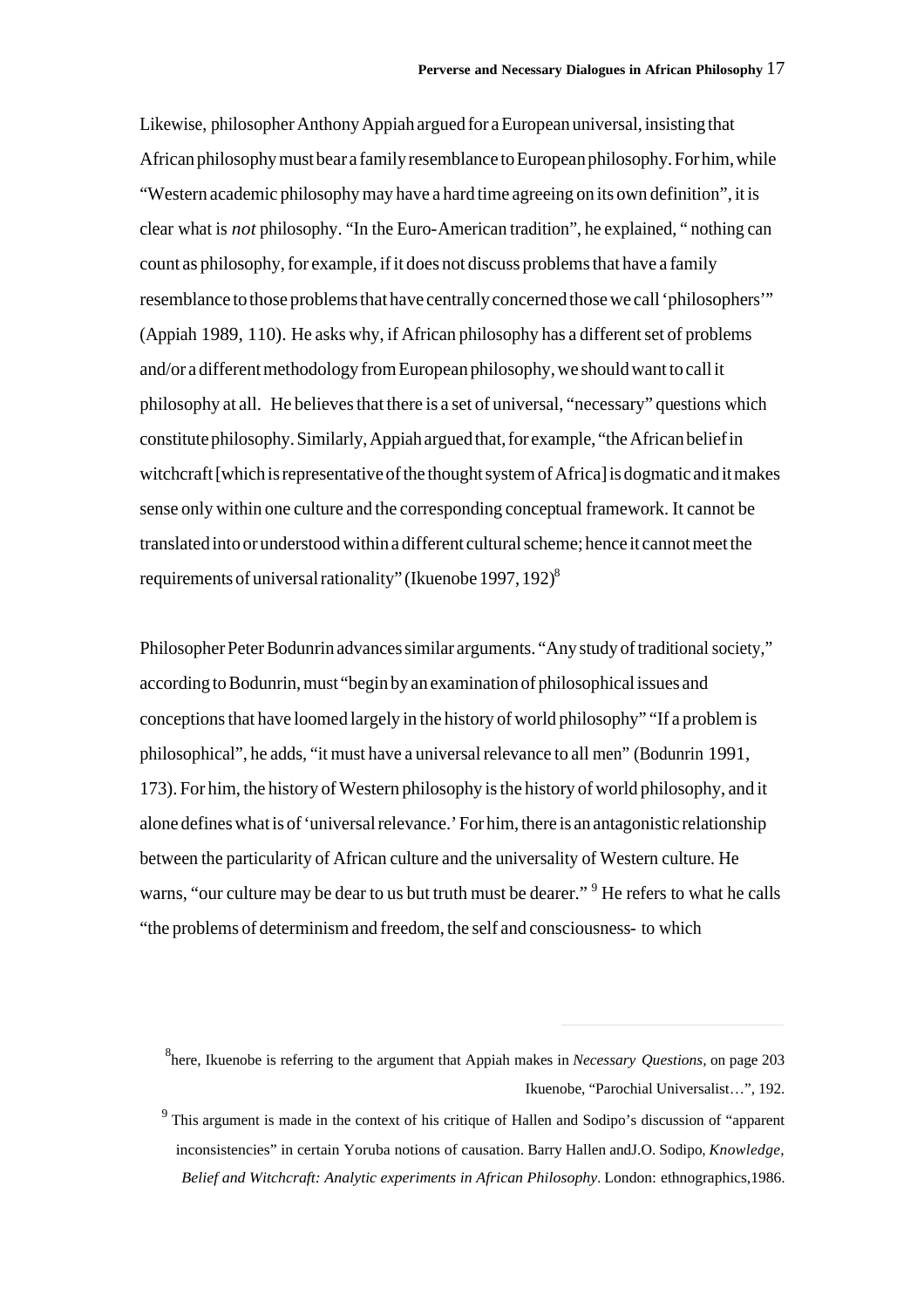philosophers have not yet found a solution" as "the genuine perennial problems."<sup>10</sup> He thus fails to notice the particularly European character of these "perennial" questions. He also limits the field of possible questions to those which European philosophers "have not found a solution to yet" (Bodunrin 1991, 175-6). He believes, as many mainstream philosophers do, that certain questions are already answered - that because certain Western philosophers have addressed certain problems, they are no longer in need of further reflection.

Twenty years after his first publication on the topic, Bodunrin came to the point of admitting that a certain western bias had prevented him from recognizing the existence of non-European forms of philosophy. In a later interview, he admitted that there may be more than one way of doing philosophy, but he still believed that the Western approach was the superior one. In reference to his change of opinion regarding the existence of non-European philosophies, he explained: "…… I agree that the Western is one way of looking at the world, the Chinese is one way of looking at the world, the Islamic is one way of looking at the world, the Christian…But the world cannot stop here. Lets go to the next stage to argue well. You are this way. I am this way and-the way I am is better that (sic) the way you are…we have to be able, however unpleasant it may be to our own cultures, to ourselves, we have to be able to say: A is better than B" (Graness 1996). The extent to which his thinking is colored by a conquering and colonizing European legacy is evident in his determination of which philosophies are best. He went on to explain that the best philosophies can be located by ascertaining the status of the societies in which they are produced. He argues, "You tell me the African way of life has its own logic and so on. Okay, and I ask the question; If it is equally good as the Christian scientific world-view, how is it that this (sic) traditional societies are among the poorest in the world today? How is it that they are among the most backward in the world today?" (Graness 1996). Bodunrin appears to conflate global economics with intellectual ability. For Bodunrin, in his revised

<sup>10</sup> See P.O. Bodunrin, "The Question of African Philosophy", H. Odera Oruka ed. *Sage Philosophy*, Nairobi: African Center for Technological Studies, 1991, pp.175-6.

Notice that Bodunrin refers to men, not women. Far from being an oversight, this language is probably the most accurate, as judging from the history of western philosophy, it has never been intended to refer to or include women.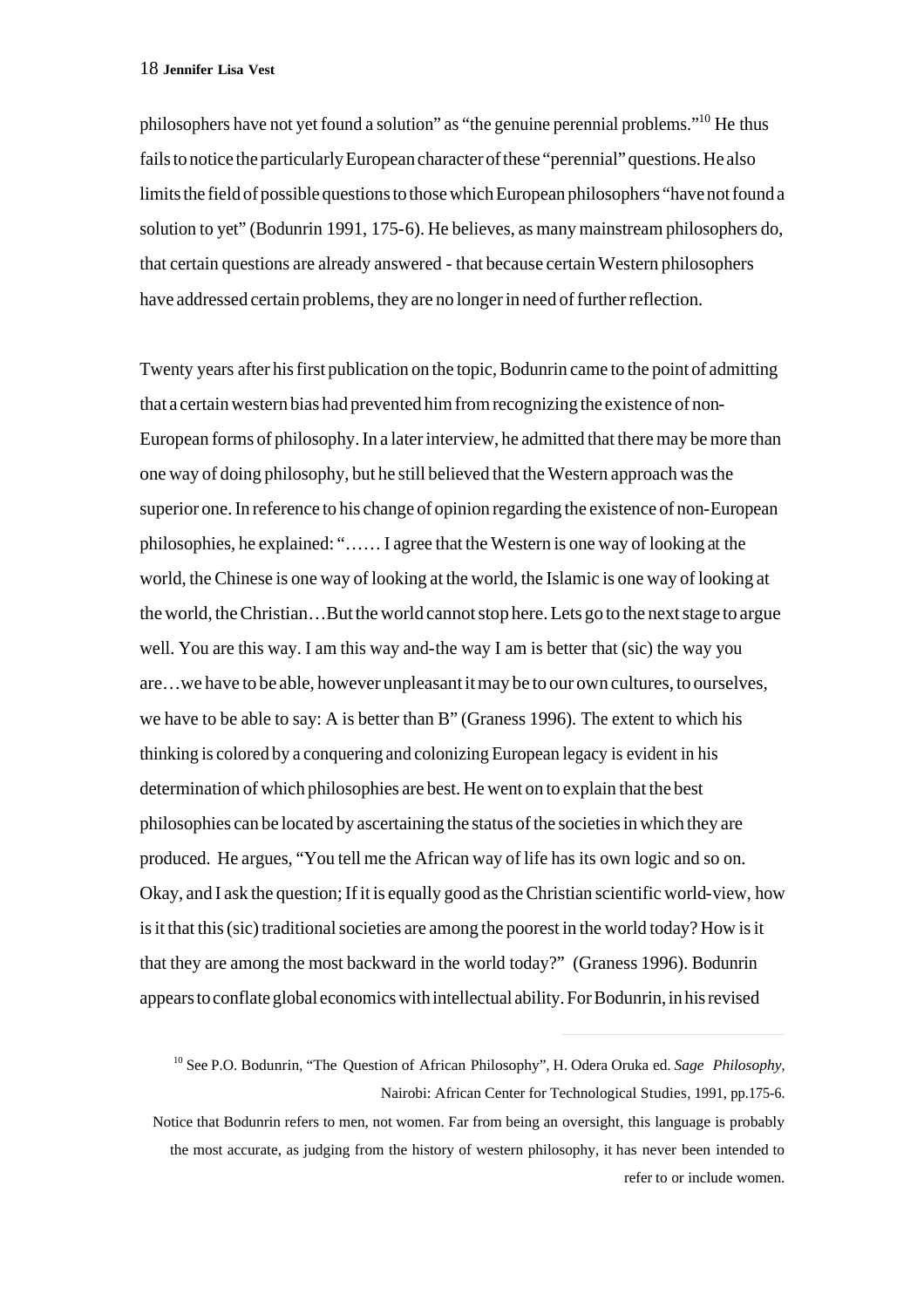view, the European way of thinking may not be the only way, but it is the only way worth discussing. Like witches, other forms of philosophy, in Bodunrin's estimation, are simply not worth bothering with. He argues his position by asking the rhetorical question, "so, if it is true that we have some superior way of thought, how is it that the West is our head?"<sup>11</sup> Bodunrin is not alone in this belief. Philosopher Marcien Towa, also critical of Ethnophilosophy, argues, according to Masolo's discussion, that "the scientific and technological inferiority of Africa or China in comparison with Europe is historical evidence that neither Africans nor the Chinese have had the proper kind of philosophy in their traditional past."<sup>12</sup>

In his early work, philosopher Kwasi Wiredu also argued that African philosophy must mimic European and Anglo-American forms. "The African philosopher," deduced Wiredu, " has no choice but to conduct his philosophical inquiries in relation to the philosophical writing of other peoples, for his own ancestors left him no heritage of philosophical writings." (Wiredu 1998, 98)<sup>13</sup> Clearly these claims by Professional School philosophers are colored by perverse preoccupations with European definitions of societal development and cultural sophistication defined in terms of the acquisition of Western technology and Christianity. This does not mean that the work produced by Professional School philosophers I not motivated by lofty aims.

 $11$  See Graness 1996.

<sup>12</sup> See D.A. Masolo, *African Philosophy in Search of Identity*, p.169. Masolo is here referring to Marcien Towa's publications, *Essai Sur la Problematique Philosophique dnas "l'Afrique Actuelle*, Yaounde: Cle, 1971 and *L'Idee d'une Philosophique Africaine*, Yaounde: Cle, 1979. <sup>13</sup> He defined philosophy as "what modern Professional philosophers produce..." 38. Wiredu, "How Not to Compare African Thought and Western Thought," In *African Philosophy, An Anthology*, E. Eze ed. Malden, MA: Blackwell Publishers, 1998, p.198.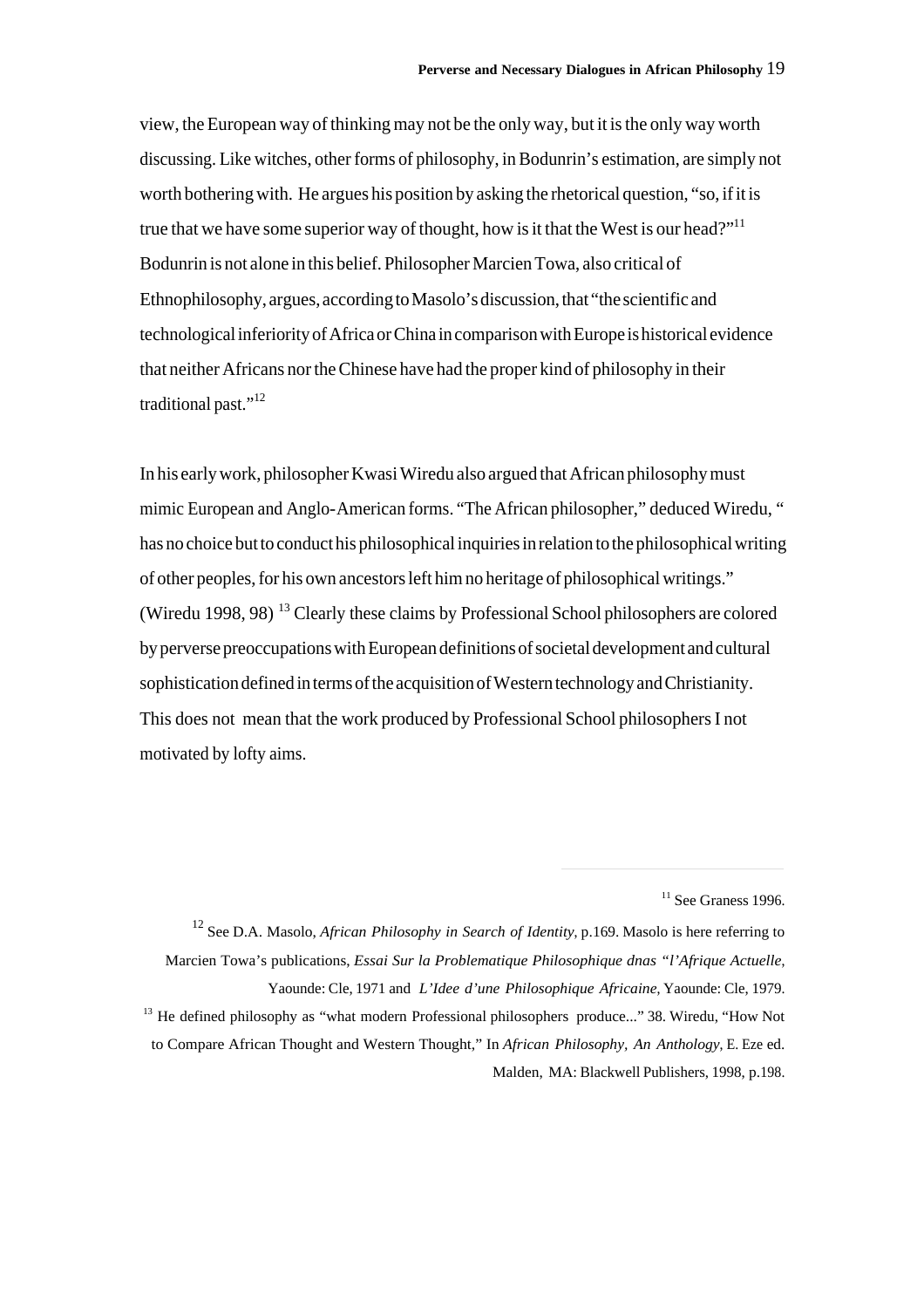According to philosopher Fidelis Okafor, the goal of Professional School formulations of philosophy was "to destroy the myth of savagery" perpetuated by the "Colonial West" which portrayed Africans as 'non-rational' (Okafor 1993, 97). Why should Africans prove they are rational, thoughtful, intellectually sophisticated persons? To whom must they prove this? Why must African philosophy be defined in terms of a reaction to foreign misrepresentations? Why must we as Black people devote our greatest minds to engaging in dialogues designed to prove our humanity? I argue that not only are African philosophers under no obligation to engage perverse dialogues but that the project of African philosophy is best served by eschewing such engagement or at the least by being aware of the obfuscating role such dialogues have for African philosophy.

Determining whether or not existing debates are perverse in origin can aid African thinkers in identifying debates that are necessary to the development of the discipline and not merely prompted by external representations and the need to reply to them. If there is a widespread belief in witches in many parts of Africa, perhaps a debate on the ontology of witchcraft is necessary, regardless of how it fits into existing discourses of primitive religions authored by Western writers. If there is a widespread belief in intimate ontological relationships between humans, animals, plants and inanimate objects, then perhaps an African metaphysician should explore this idea, regardless of how it might be disparaged by European thinkers who might classify such beliefs as animistic and therefore not worthy of investigation. Perhaps the ideas of important men and women ought to be studied by Sage philosophers whether or not they can be compared to the ideas of Socrates. Perhaps African languages ought to be studied for their epistemological insights regardless of whether similar insights can be found in Anglo-American Analytic investigations of language. Perhaps African philosophers ought to engage in intercultural dialogues with Asian, Native American and African American philosophers, and no longer focus all of their attention on Western interlocutors. Perhaps efforts such as these will lead to a definition by African philosophers of the Necessary Debates in their field.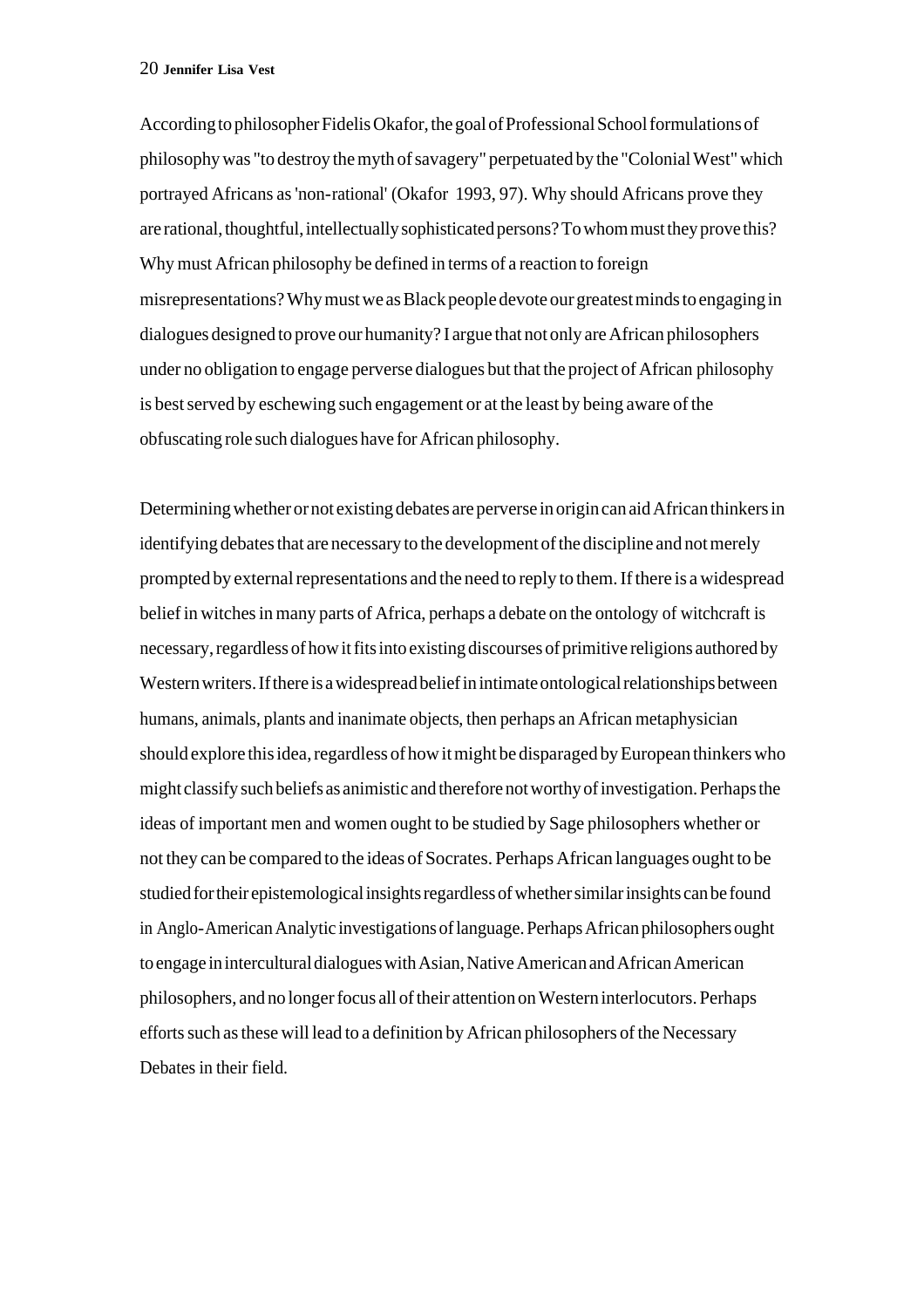### **Conclusion**

While engagement in perverse dialogues may have been necessary in the early formulations of African philosophy, there is no reason at this point for African philosophy to continue to allow their ubiquitous influence on it. By becoming aware of the tendency to engage in such dialogues by African philosophers in various schools of thought, we can approach our work more critically and refuse to engage in these preoccupations, thus freeing ourselves to pursue other more important subjects. Checking for perverse preoccupations should be one of the tests each new work in African philosophy is subjected to. We can acknowledge historical misrepresentations and stereotypes without devoting all of our scholarship to disproving them. We can acknowledge the historical centrality of European and British thinkers in the discipline without preserving or reifying that ethnocentrism. We can acknowledge the role and legacy of intellectual colonialism without limiting our works to the exclusive assertion of anti-colonial arguments. A metaphilosophical assessment of perverse preoccupations in the genealogy of African philosophy will clear the way for African philosophy to pursue the debates relevant and necessary to the project of African philosophy.

## **References**

- Appiah, Kwame. 1998. "Ethnophilosophy and its Critics". *The African Philosophy Reader*. New York: Routledge.
- --. 1989. Necessary Questions: An Introduction to Philosophy. Englewood Cliffs, NJ: Prentice Hall.
- Bilolo, Mubabinge . 1986. Les Cosmo-Théologies Philosophiques De l'Egypte Antique. Problèmatiques-Prémisses Hermeneutiques-Et-Problèmes Majeurs. Kinshasa: Travaux de l'Académie de la Pensée Africaine, 1.
- Bodunrin, P.O. 1990. "The Question of African Philosophy" in H. Odera Oruka, eds. *Sage Philosophy.* The Netherlands: E.J. Brill.
- Diop, Anta and I. Okpewho. 1981. "The Search for a Philosophy of African Culture". *Cahiers d'Etudes Africaines* 21:587-602.
- Douglass, Frederick. 1950. "The Meaning of July Fourth for the Negro". *The Life and Writings of Frederick Douglass*, *Volume II: Pre-Civil War Decade 1850-1860*. Foner, Philip S. Ed. New York: International Publishers.
- Graness, Anke. 1996. "Interview with professor Peter O. Bodunrin". *Quest*, Vol.9 No.2 / Vol.10 No.1, 1996, pp.198-210.
- Hountondji*,*Paulin J. 1983. *African Philosophy: Myth and Reality*. Bloomington: Indiana University Press.
- Ikuenbobe, Polycarp. 1997. "The Parochial Universalist Conception of 'Philosophy' and 'African Philosophy'*"*. *Philosophy East & West*, 47; 189-210.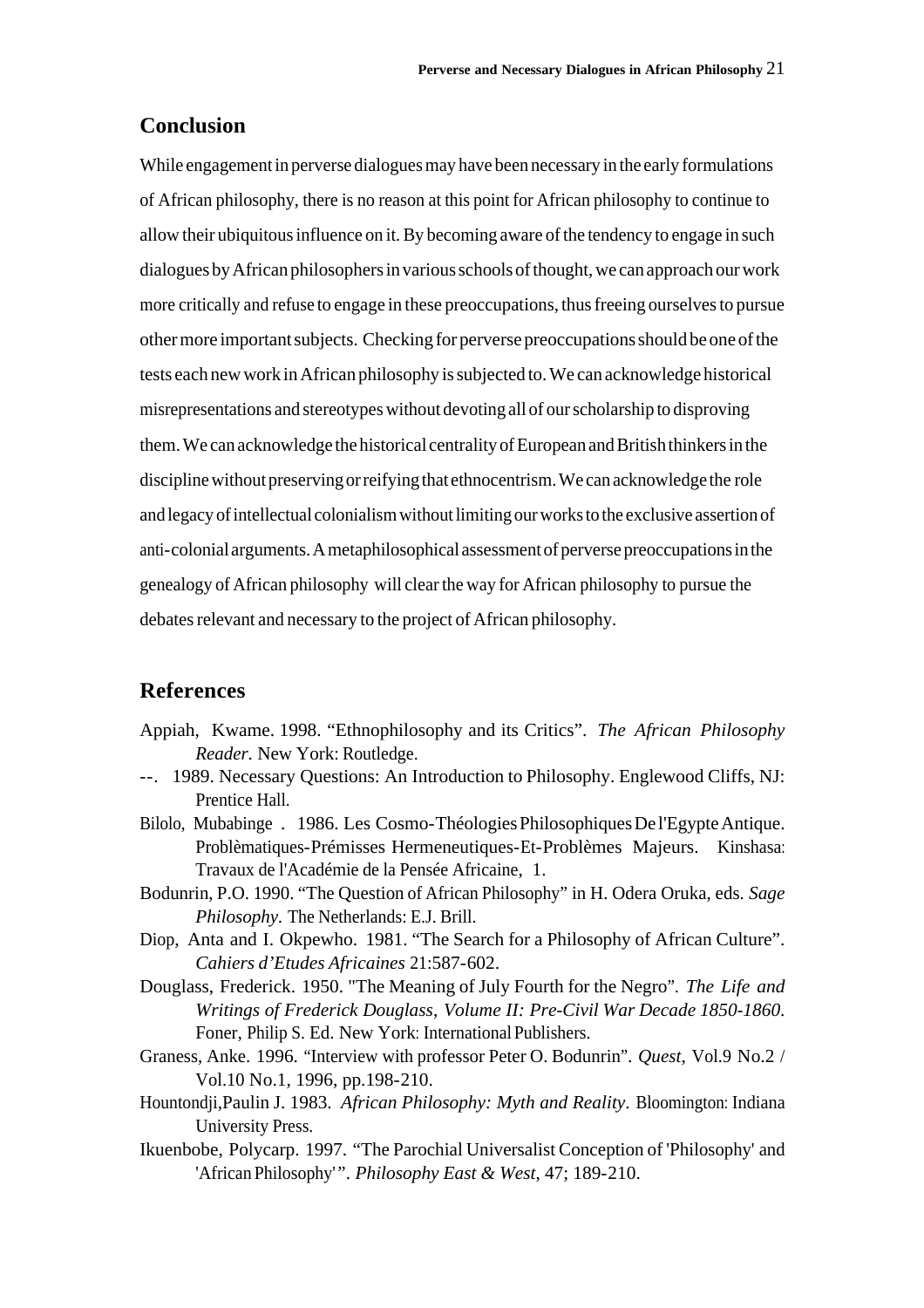- Imbo, Samuel. 1998. *An Introduction to African Philosophy*. Lanham: Rowman and Littlefield.
- Kagame, Alexis. 1956. La Philosophie Bantu-Rwandaise de L'etre. Brussels : Academie Royale des Sciences Coloniales.
- Koffi, N. and T. Abdou. 1980. "Controversies sur L'existence d'une Philosophie Africaine". *African Philosophy*. Sumner, Charles Ed. Addis-Ababa: Chamber Printing House.
- Lorde, Audre. 1984. "The Master's Tools Will Never Dismantle the Master's House". *Sister Outsider*. Berkeley: Crossing Press: 110-113.
- Masolo, D.A. 1994. *African Philosophy In Search Of Identity*. Bloomington: Indiana University Press.
- Mbiti, John S. 1969. *African Religions and Philosophy*. London: Heinemann Educational Books.
- Momoh, C. 1985. "African Philosophy: Does it Exist?" *Diogenes*, 33; 73-104.
- Mudimbe, V.Y. 1988. The Invention Of Africa: Gnosis, Philosophy, And The Order Of Knowledge. Bloomington: Indiana University Press.
- Obenga, Theophile. 2004. "Egypt: Ancient History of African History," *A Companion to African Philosophy.* Wiredu, Kwasi. Ed. Malden: Blackwell.
- Okafor, Fidelis. 1993. "Issues in African Philosophy Re-examined". *International Philosophical Quarterly*, Vol.33 No.1, pp.91-99.
- Olela. Henry. 1998. "African Foundations of Greek Thought" *African Philosophy: An Anthology* ed. Emmanuel Eze. Malden: Blackwell.
- Onyewuenyi, Innocent. 1976. "Is there an African Philosophy?" *Journal of African Studies*, 3; 513-528.
- Oruka, H. Odera. 1975. "The Fundamental Principles in the Question of African Philosophy". *Second Order*, 4; 44-55.
- --. 1991. Sage Philosophy: Indigenous Thinkers and Modern Debate on African Philosophy. Nairobi: Acts Press.
- --. 1997. *Practical Philosophy*. Nairobi: East African Educational Publishers.
- Outlaw, Lucius*.* 1996. *On Race and Philosophy*. New York: Routledge.
- Presbey, Gail. 1997. "Who Counts as a Sage? Problems in the Further Implementation of Sage Philosophy". *Quest*, XI; 53.
- Serequeberhan, Tsenay. ed. 1990. *African Philosophy: The Essential Readings*. New York: Paragon House.
- Senghor, Leopold S. 1964. *On African Socialism*. London: Pall Mall Press.
- --. 1995. "Negritude: A Humanism of the Twentieth Century" In Hord, Fred Lee and Jonathon Scott Lee Amherst eds. *I am Because We Are: Readings in Black Philosophy*. University of Massachusetts. Originally published in *Africa Reader Vol.2*. New York: Random House, 1970.
- --. 1994. "Negritude: A Humanism of the Twentieth Century." In Williams, Patrick and Laura Chrisman eds. *Colonial Discourse and Post-Colonial Theory: A Reader*. New York: Columbia University Press, pp.27-35.
- Wiredu, Kwasi. 1972. "On an African Orientation in Philosophy". *Second Order: An African Journal of Philosophy*, 1; 3-13.